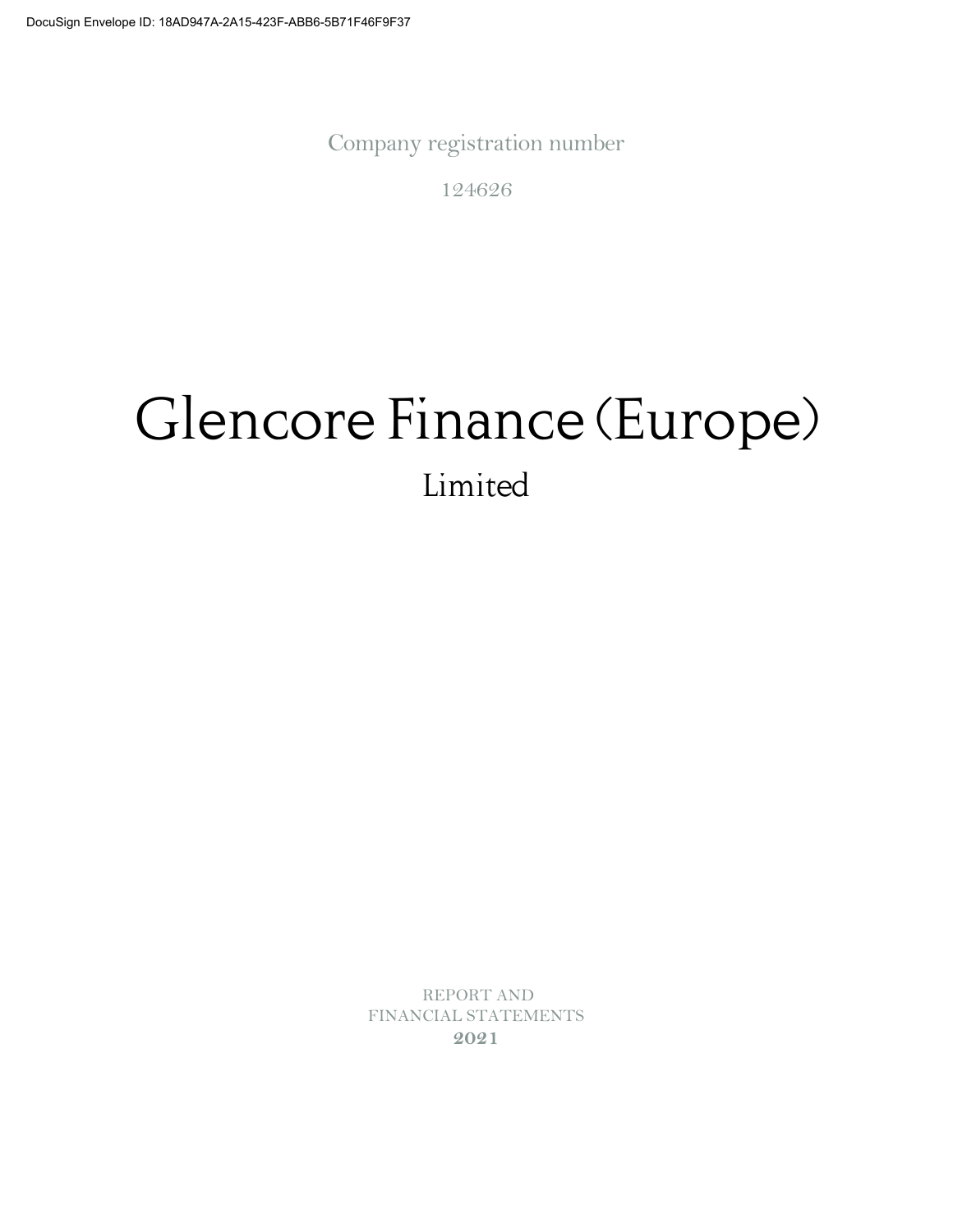## Table of contents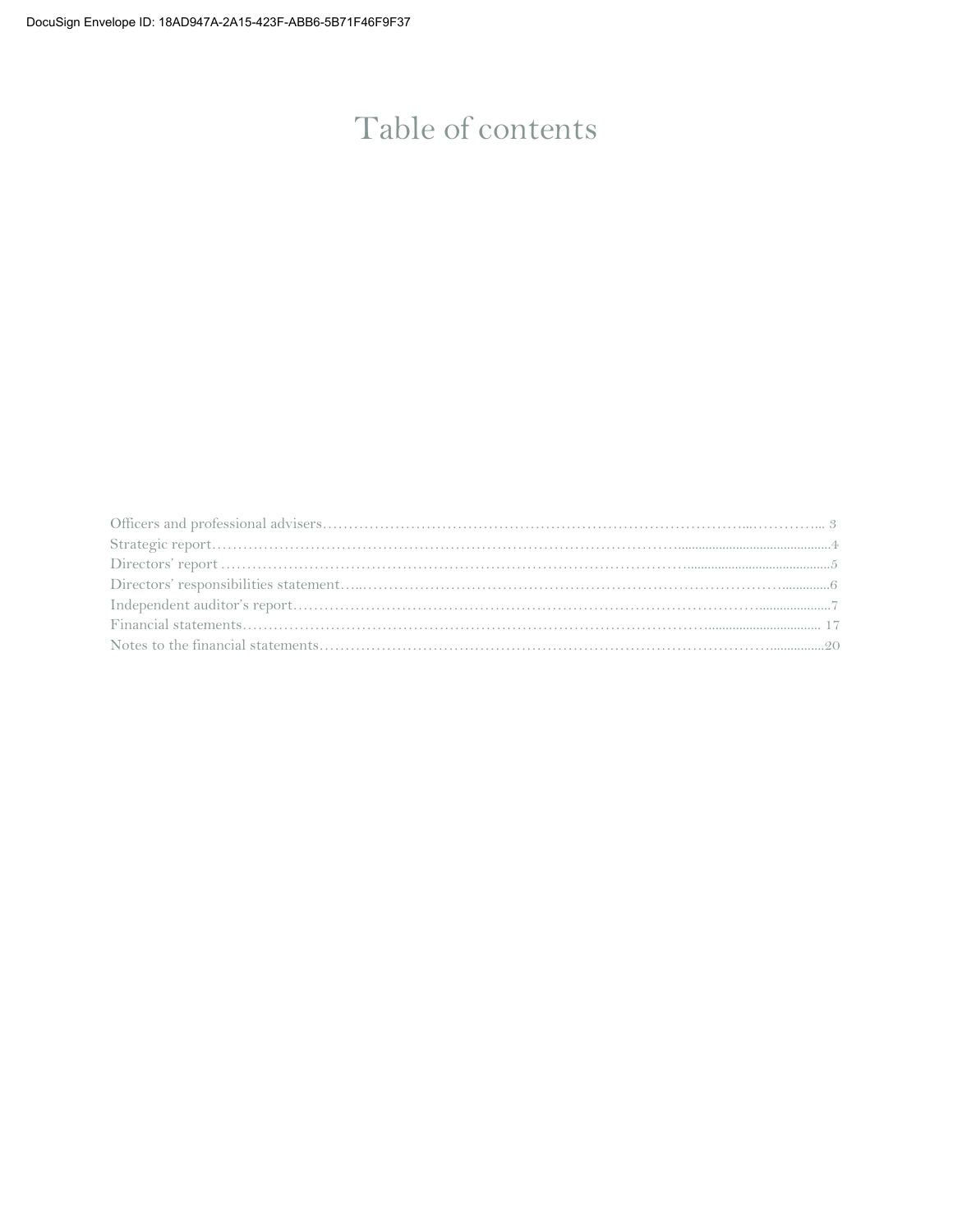## Officers and professional advisers

#### **Directors**

Warren Blount Louise Bullen\* Timothy Scott\*\* Ann Nash Ian Wall \*retired on 6 October 2021. \*\*appointed on 6 October 2021.

## **Registered office**

26 New Street, St Helier, Jersey, JE2 3RA

## **Auditor**

Deloitte LLP London, England

### **Company registration number**

124626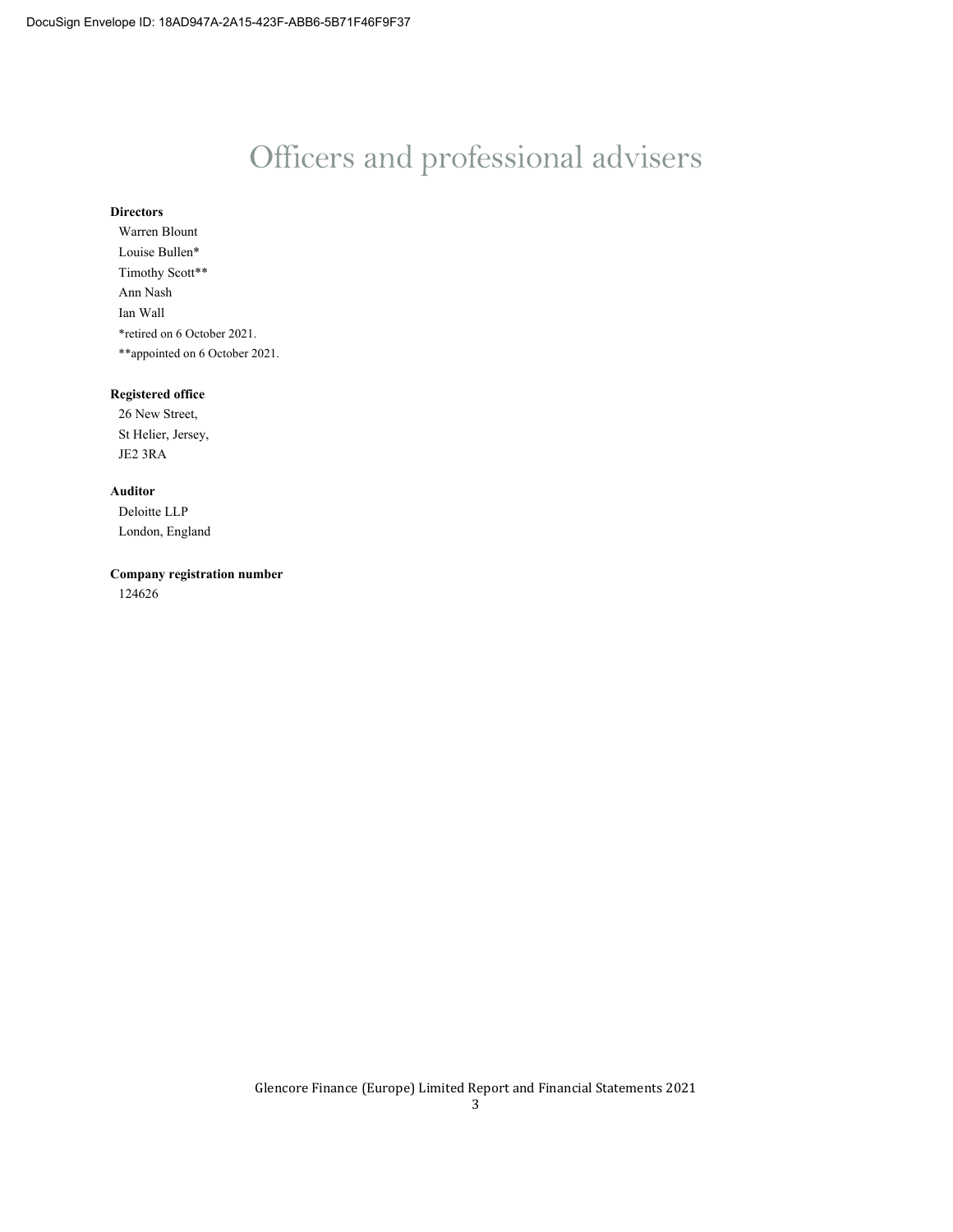## Strategic report

The Directors present their Strategic report for Glencore Finance (Europe) Limited (the "Company") for the year ended 31 December 2021 to provide a review of the Company's business, principal risks and uncertainties, performance and position. The Company is a wholly owned subsidiary of Glencore Group Corporation and is ultimately wholly owned by Glencore plc ("Glencore" or "the Group").

#### **Organisation**

The Company's primary objective is to hold investments in some of the Group's largest mining and industrial assets and to raise funding in capital markets whose proceeds are lent to or invested in other group entities. Glencore plc together with other Group entities has unconditionally and irrevocably guaranteed the Company's liabilities to external bond holders.

No changes in the above business model are anticipated in the coming year, although the nature of the Company's investments may change as a result of Group reorganisations.

#### **Business review**

As shown in the statement of income on page 17, the loss for the year after taxation was USD 3,274 million (2020: USD 5,456 million loss) primarily from the increase in impairment of the Company's investment in Glencore Services (UK) Ltd amounting to USD 19,295 million (2020: USD 5,165 million) offset by dividend income of USD 16,192 million (2020: nil). The balance sheet on page 18 shows that the Company's net assets have decreased significantly compared with the prior year by USD 5,370 million to USD 8,794 million primarily due to the Group reorganisation during 2021 whereby the Company's investment in Glencore Services (UK) Ltd was distributed to a related party entity and a 100% interest in the equity of Glencore International Investments Ltd was acquired from another releated party. The Company's borrowings decreased by USD 2,305 million primarily from redemption of bonds. The Directors approved adividend and a distribution in specie totalling USD 4,780 million during the period (2020: USD nil).

#### **Principal risks and risk governance**

The Board of Directors are responsible for approving risk management principles and policies, and ensuring that the Company's management maintains an effective system of internal controls. They are responsible for the management of risk within the framework of risk management principles and policies approved by the Board.

The Company's principal risks are the supply, demand and prices of commodities which have a significant impact on the valuation of the Company's investment in Glencore International Investments Ltd and the Company's ability to generate dividend income to service its debt obligations. Other principal risks include foreign exchange and interest rate risks resulting from capital market debt issuances.

The Company relies on the Group's risk management activities in mitigating against possible negative impacts of supply and demand fundamentals on commodity prices which focuses on cost discipline, operational efficiency and tracking the shifts in demand to maximise capital allocation. The Company manages its foreign exchange and interest rate risks by hedging predominantly with another group entity as well as third parties and by matching assets and liabilities.

The Company is evaluating the control weaknesses noted by our auditor on page 13 and is taking appropriate remediation actions.

Approved by the Directors and signed on behalf of the Board of Directors.

Toty St Director Director

 $\nabla\mathfrak{F}$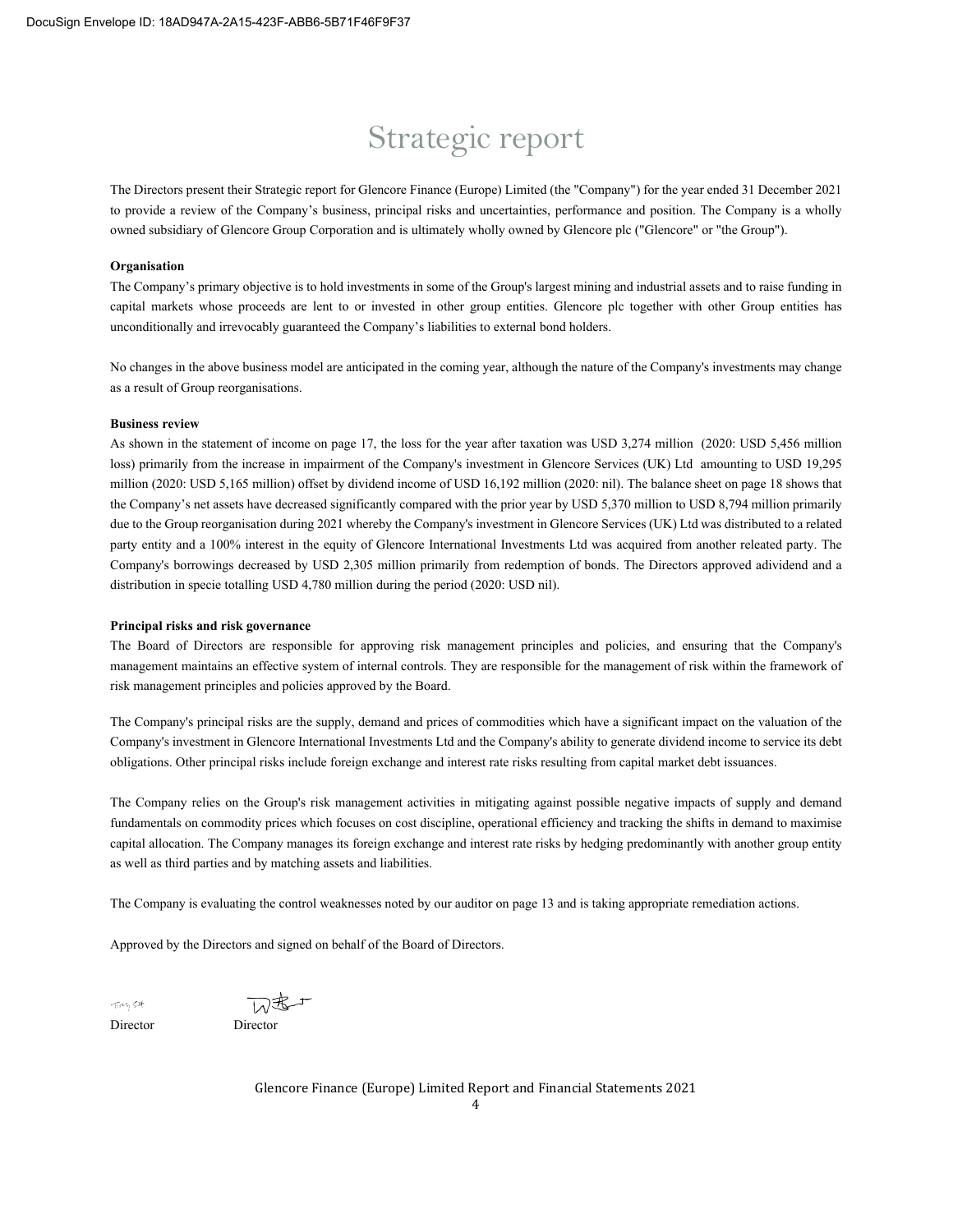## Directors' report

The Strategic report on page 4 contains details of the principal activities of the Company and provides information on the Company's business during the year.

#### **Directors**

The Directors who held office during the year are shown on page 3.

#### **Going concern**

The Company is expected to continue its activities as an investment company that also supports the Group's financing activities. The Company expects to be able to generate sufficient dividend income from its investments to meet its liabilities as they fall due.

As noted in the Strategic report, Glencore plc, together with other Group entities, has unconditionally and irrevocably guaranteed the Company's external bond liabilities. The Group has updated its going concern assessment at 31 December 2021 considering the Group's budgeted cash flows and related assumptions including appropriate stress testing of identified uncertainties (being primarily commodity prices and foreign currency exchange rates), as well as access to undrawn credit facilities and monitoring of debt maturities. Based on the Group's updated liquidity forecasts and projections, the directors believe they have a reasonable basis to conclude that the Group and Company will be able to meet their liabilities as they fall due for at least the next 12 months. Accordingly, it is appropriate for the Company to adopt the going concern basis in preparing these financial statements.

#### **Auditor**

Each of the persons who is a Director at the date of approval of these financial statements confirms that:

- a) so far as the Director is aware, there is no relevant audit information of which the Company's auditor is unaware; and
- b) the Director has taken all the steps that he or she ought to have taken as a director in order to make himself or herself aware of any relevant audit information and to establish that the Company's auditor is aware of that information.

Pursuant to Article 113 of the Companies (Jersey) Law 1991, Deloitte LLP were re-appointed during the year and will therefore continue in office.

Approved by the Directors and signed on behalf of the Board of Directors

 $T_{x}$ 

√老十

Director Director **Director** 

19 April 2022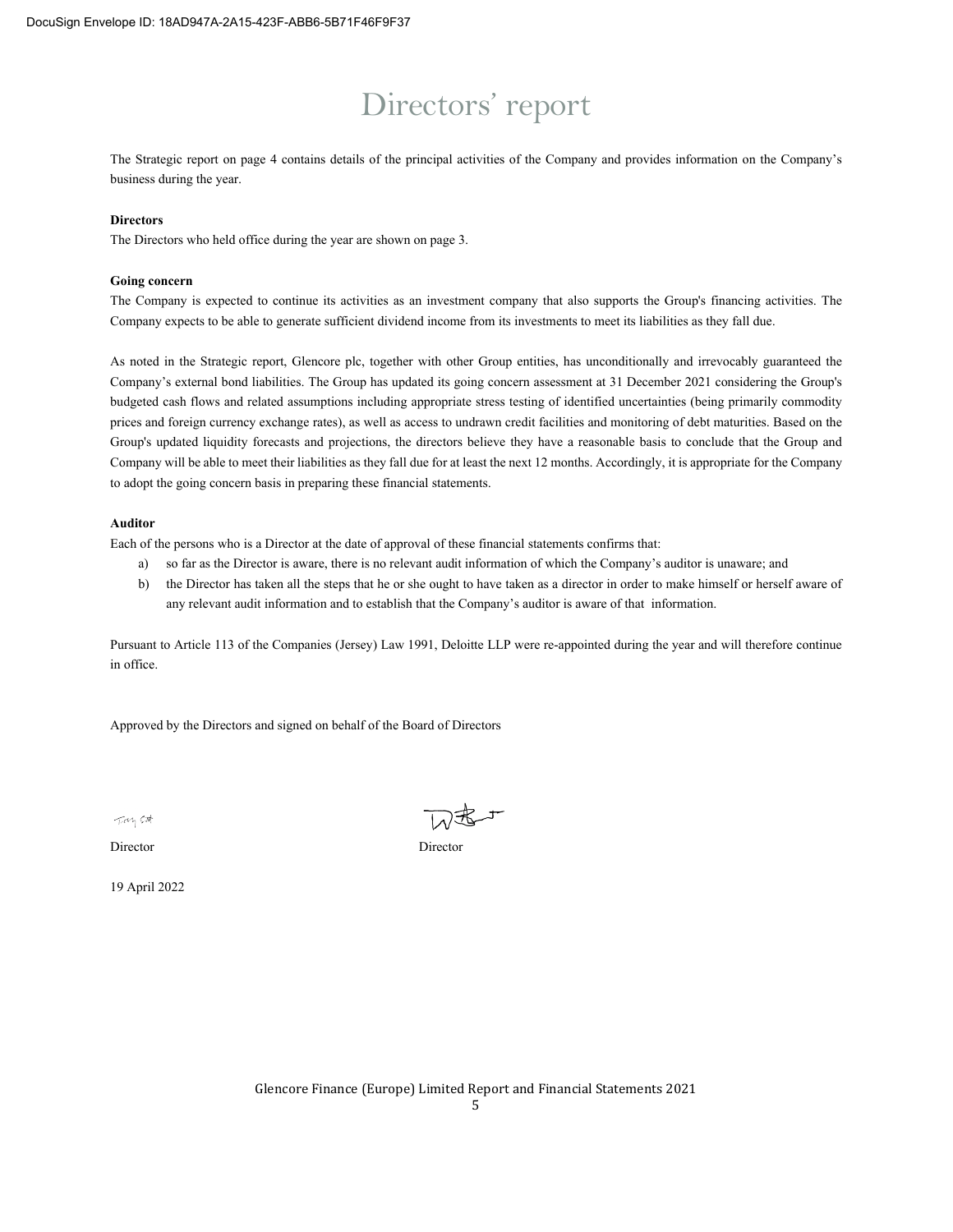## Directors' responsibilities statement

The Directors are responsible for keeping adequate accounting records that are sufficient to show and explain the Company's transactions and disclose with reasonable accuracy at any time the financial position of the Company and enable them to ensure that its financial statements comply with the Companies (Jersey) Law 1991. They are also responsible for safeguarding the assets of the Company and hence for taking reasonable steps for the prevention and detection of fraud and other irregularities.

Applicable Company law requires the Directors to prepare financial statements for each financial year and accordingly the Directors have elected to prepare the financial statements in accordance with United Kingdom Generally Accepted Accounting Practice, including Financial Reporting Standard 101 *Reduced Disclosure Framework*.

By making this election, the Directors are required to:

- select suitable accounting policies and then apply them consistently;
- make judgements and accounting estimates that are reasonable and prudent;
- state whether United Kingdom Generally Accepted Accounting Practice, including Financial Reporting Standard 101 *Reduced Disclosure Framework* has been followed, subject to any material departures disclosed and explained in the financial statements; and
- prepare the financial statements on the going concern basis unless it is inappropriate to presume that the Company will continue in business.

Under Company law, the Directors must not approve the financial statements unless they are satisfied that they give a true and fair view of the state of affairs of the Company and of the profit or loss of the Company for that period.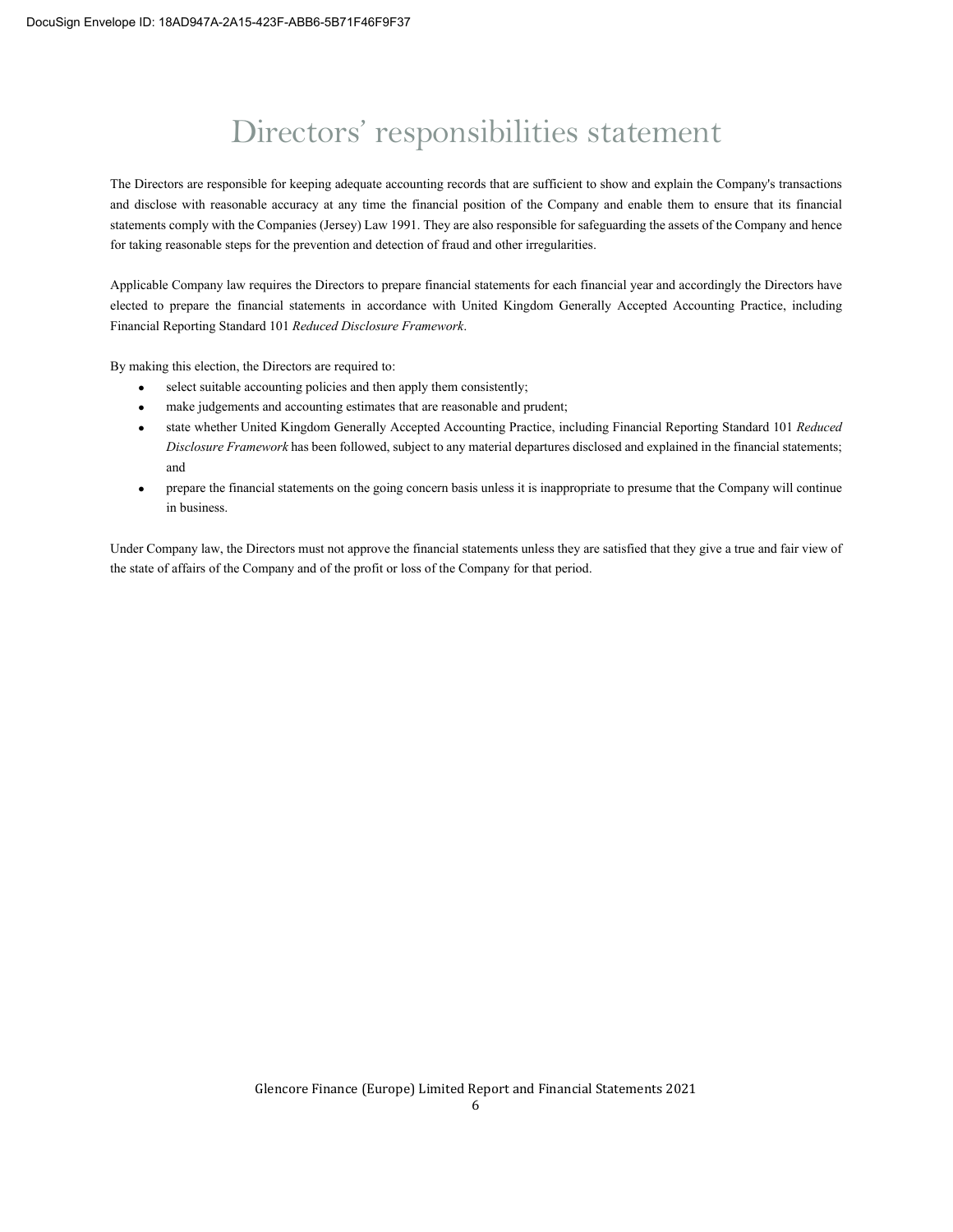## **INDEPENDENT AUDITOR'S REPORT TO THE MEMBERS OF GLENCORE FINANCE (EUROPE) LIMITED**

## **Report on the audit of the financial statements**

## 1. Opinion

In our opinion the financial statements of Glencore Finance (Europe) Limited (the 'Company'):

- give a true and fair view of the state of the company's affairs as at 31 December 2021 and of the company's profit for the year then ended;
- have been properly prepared in accordance with United Kingdom Generally Accepted Accounting Practice including Financial Reporting Standard 101 "Reduced Disclosure Framework"; and
- have been properly prepared in accordance with Companies (Jersey) Law, 1991.

We have audited the financial statements, which comprise:

- the statement of income;
- the statement of comprehensive income;
- the statement of financial position;
- the statement of changes in equity; and
- the related notes 1 to 19.

The financial reporting framework that has been applied in their preparation is applicable law and United Kingdom Accounting Standards, including Financial Reporting Standard 101 "Reduced Disclosure Framework" (United Kingdom Generally Accepted Accounting Practice).

## 2. Basis for opinion

We conducted our audit in accordance with International Standards on Auditing (UK) (ISAs (UK)) and applicable law. Our responsibilities under those standards are further described in the auditor's responsibilities for the audit of the financial statements section of our report.

We are independent of the Company in accordance with the ethical requirements that are relevant to our audit of the financial statements in the UK, including the Financial Reporting Council's (the 'FRC's') Ethical Standard as applied to listed entities, and we have fulfilled our other ethical responsibilities in accordance with these requirements. We confirm that we have not provided any non-audit services prohibited by the FRC's Ethical Standard to the Company.

We believe that the audit evidence we have obtained is sufficient and appropriate to provide a basis for our opinion.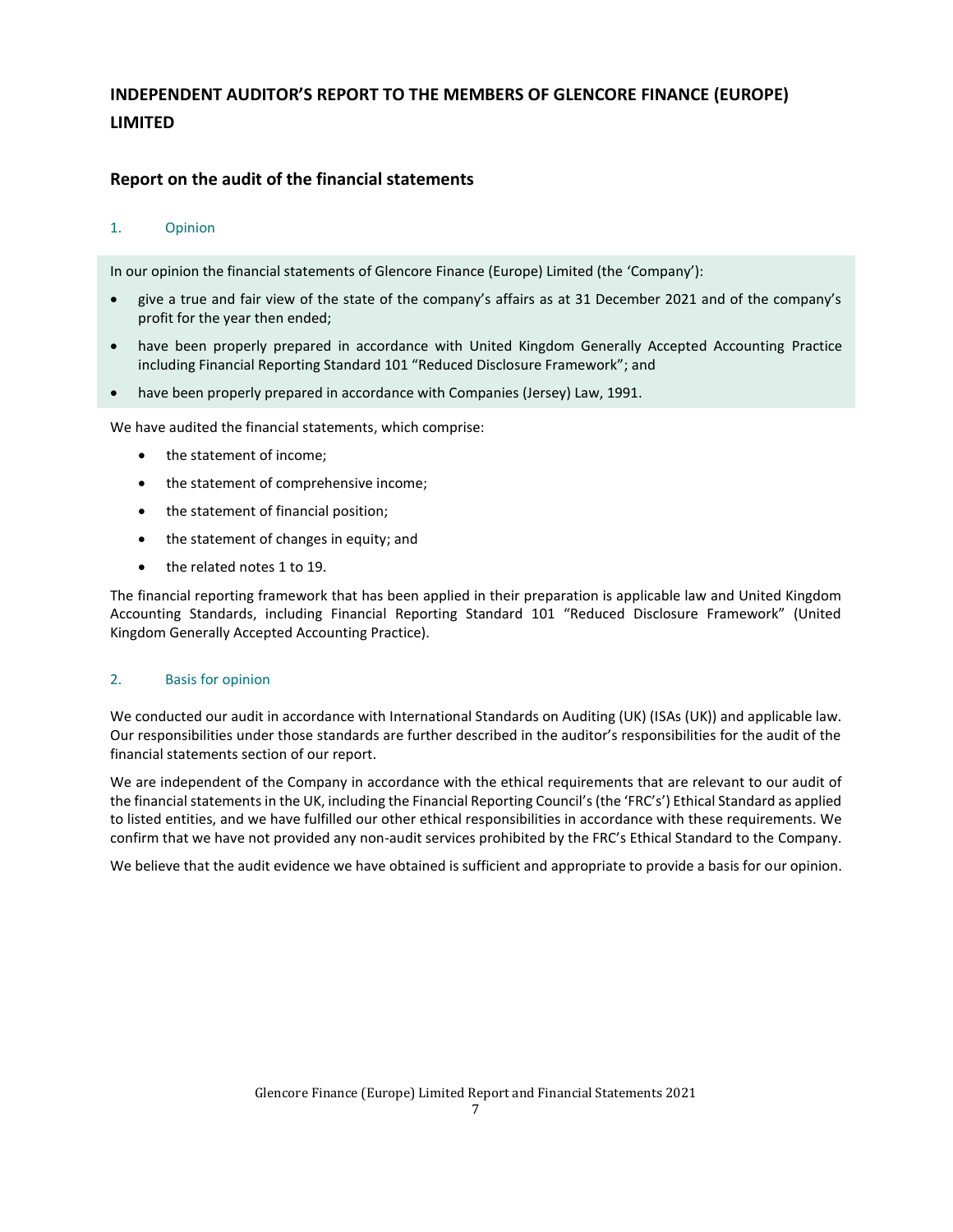## 3. Summary of our audit approach

| <b>Key audit matters</b>                      | The Company formed part of the Glencore plc group reorganisation undertaken in November<br>2021. The reorganisation was complex and resulted in a new investment, Glencore<br>International Investments Limited, being held by the Company as at 31 December 2021. As<br>part of the Group reorganisation, the Company reviewed its investment in Glencore<br>Services (UK) Limited ("GSUK") and an impairment of USD 19,295 million was recorded.<br>The investment in GSUK was subsequently fully distributed by the Company. |
|-----------------------------------------------|---------------------------------------------------------------------------------------------------------------------------------------------------------------------------------------------------------------------------------------------------------------------------------------------------------------------------------------------------------------------------------------------------------------------------------------------------------------------------------------------------------------------------------|
|                                               | The Company did not issue new debt in the market in the current year and applied the<br>amoritised cost approach, per IFRS 9, to account for the borrowings on its balance sheet. The<br>existing debt was not restructured during the year.                                                                                                                                                                                                                                                                                    |
|                                               | Consequently, we no longer consider the valuation of investment in GSUK and the<br>completeness of capital market notes to be key audit matters. As a result, the key audit<br>matters that we identified in the current year were:<br>Accounting for the Group reorganisation, and<br>Valuation of investment in Glencore International Investments Limited.                                                                                                                                                                   |
| <b>Materiality</b>                            | We determined materiality for the financial statements to be \$300 million (2020: \$450<br>million) based on total assets consistent with the prior year.                                                                                                                                                                                                                                                                                                                                                                       |
| <b>Scoping</b>                                | Audit work to respond to the risks of material misstatement was performed directly by the<br>audit engagement team.                                                                                                                                                                                                                                                                                                                                                                                                             |
| <b>Significant changes</b><br>in our approach | There were no significant changes in our audit approach compared to the prior year, except<br>for audit procedures on the Group reorganisation as reflected in the key audit matters above.                                                                                                                                                                                                                                                                                                                                     |

## 4. Conclusions relating to going concern

In auditing the financial statements, we have concluded that the directors' use of the going concern basis of accounting in the preparation of the financial statements is appropriate.

The Company's structure of underlying investments changed in 2021 and consequently it has a limited track record of generating sufficient dividend income from these investments to settle its liabilities. Our evaluation of the directors' assessment of the Company's ability to continue to adopt the going concern basis of accounting has therefore focused on the Glencore plc Group's (the "Group's") ability to settle the Company's liabilities as they fall due, as the ultimate guarantor of the Company's liability to external bondholders.

As part of this assessment:

- We considered the effect of key risks on the Group's business model as part of our risk assessment and analysed how these risks might affect the Group's liquidity position, including access to capital, and thus its ability to continue to operate as a going concern. The risks we considered to have the greatest impact are commodity prices over the forecast period, and the unutilised funding facilities available.
- We assessed the basis for the assumptions used in the forecast information including operational profitability, the Group's debt repayment obligations and capital expenditure requirements as well as undrawn facilities.
- We assessed the downside stress scenarios applied by the directors in their analysis, in particular whether the downside scenarios represented an appropriately robust sensitivity. We evaluated the effect of these scenarios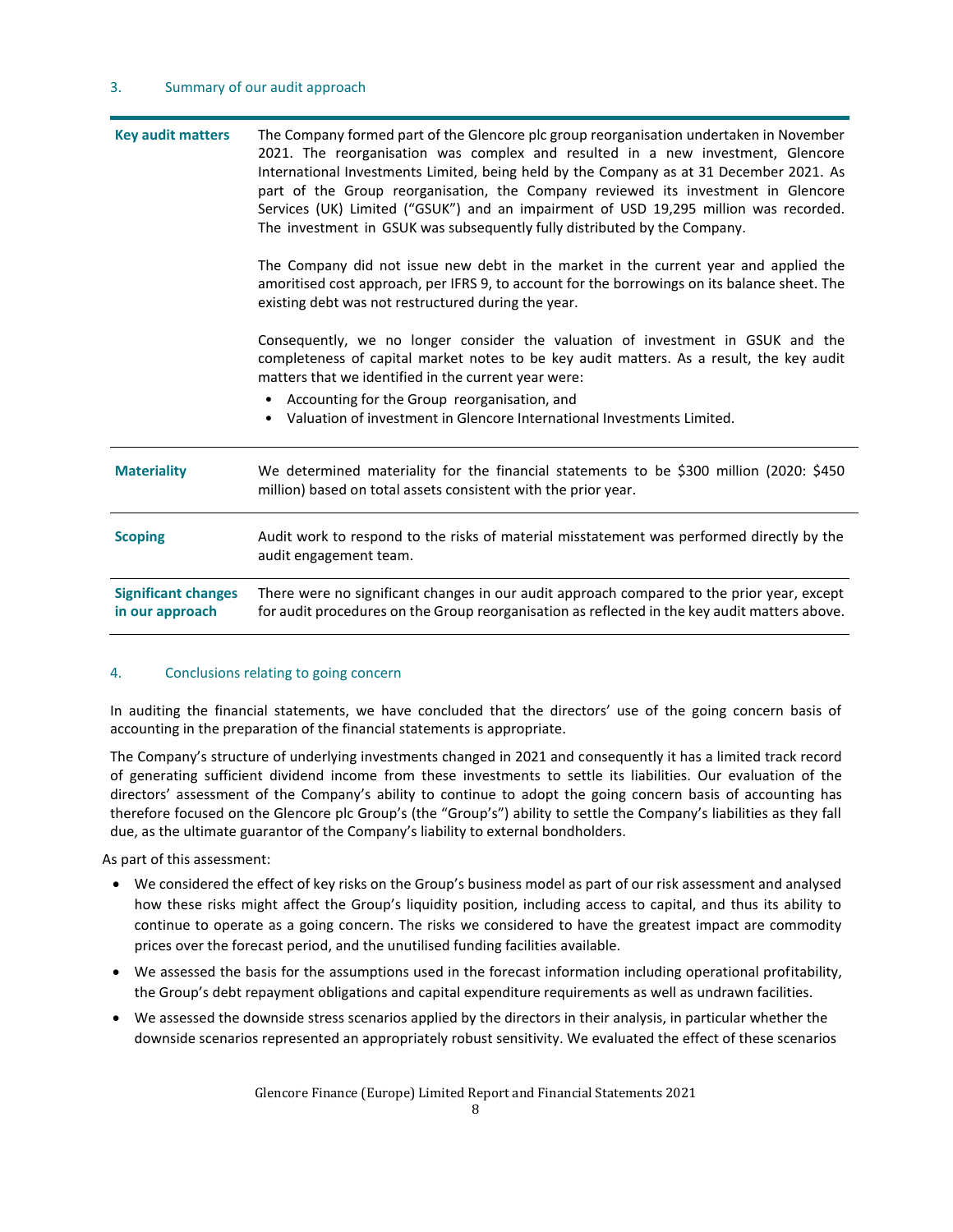on key metrics such as liquidity headroom, net debt and net debt to Adjusted EBITDA over the going concern period and performed additional sensitivities to further challenge the Group's forecast position.

• We assessed whether the investigations settlement and contingent liabilities could have a material effect on the Group's ability to continue as a going concern.

Based on the work we have performed, we have not identified any material uncertainties relating to events or conditions that, individually or collectively, may cast significant doubt on the Company's ability to continue as a going concern for a period of at least twelve months from when the financial statements are authorised for issue.

Our responsibilities and the responsibilities of the directors with respect to going concern are described in the relevant sections of this report.

## 5. Key audit matters

Key audit matters are those matters that, in our professional judgement, were of most significance in our audit of the financial statements of the current period and include the most significant assessed risks of material misstatement (whether or not due to fraud) that we identified. These matters included those which had the greatest effect on: the overall audit strategy, the allocation of resources in the audit; and directing the efforts of the engagement team.

These matters were addressed in the context of our audit of the financial statements as a whole, and in forming our opinion thereon, and we do not provide a separate opinion on these matters.

|                                                                          | 5.1 Accounting for the Group reorganisation                                                                                                                                                                                                                                                                                                                                                                                                               |  |  |  |  |
|--------------------------------------------------------------------------|-----------------------------------------------------------------------------------------------------------------------------------------------------------------------------------------------------------------------------------------------------------------------------------------------------------------------------------------------------------------------------------------------------------------------------------------------------------|--|--|--|--|
| <b>Key audit</b><br>matter<br>description                                | The Company formed part of the Glencore plc group reorganisation which took place in November<br>2021 resulting in the Company de-recognising its investment in Glencore Services (UK) Limited,<br>which had a a carrying value of \$19 554 million at 31 December 2020 and recognising a 100%<br>investment in Glencore International Investments Limited ('GIIL') at cost. The investment in GIIL is<br>valued at \$16 022 million at 31 December 2021. |  |  |  |  |
|                                                                          | Further reorganisation steps included the settlement of intercompany receivables and payables<br>and the distribution of dividends to and by the Company.                                                                                                                                                                                                                                                                                                 |  |  |  |  |
|                                                                          | There is limited specific guidance provided by International Financial Reporting Standards ("IFRS")<br>and UK Accounting Standards on accounting for internal restructuring. As a result management<br>accounted for the transaction based on IAS 27 Separate Financial Statements guidance, legal form<br>and tax law. Our key audit matter relates to the following areas:                                                                              |  |  |  |  |
|                                                                          | The appropriateness of the accounting entries in line with the guidance under IFRS; and<br>1.<br>The accuracy and completeness of the accounting for tax consequences.<br>2.<br>Refer to the 'business review' paragraph of the Strategic Report and note 11 (Investment in                                                                                                                                                                               |  |  |  |  |
|                                                                          | subsidiary companies) of the financial statements for details.                                                                                                                                                                                                                                                                                                                                                                                            |  |  |  |  |
| How the scope<br>of our audit<br>responded to<br>the key audit<br>matter | We obtained a detailed understanding of the Group reorganisation plan ("Reorganisation<br>Plan") and the relevant controls over the accuracy and completeness of the accounting for the<br>plan.                                                                                                                                                                                                                                                          |  |  |  |  |
|                                                                          | We corroborated the relevant elements of the Reorganisation Plan against appropriate<br>$\bullet$<br>support such as minutes of meetings and director resolutions and approvals.                                                                                                                                                                                                                                                                          |  |  |  |  |
|                                                                          | We assessed the accounting of each step within the Reorganisation Plan against the<br>$\bullet$<br>requirements of IFRS, mainly IAS 27 Separate Financial Statements, IFRIC 17 Distributions of<br>Non-cash Assets to Owners, IAS 36 Impairment of Non-current assets and guidance under the                                                                                                                                                              |  |  |  |  |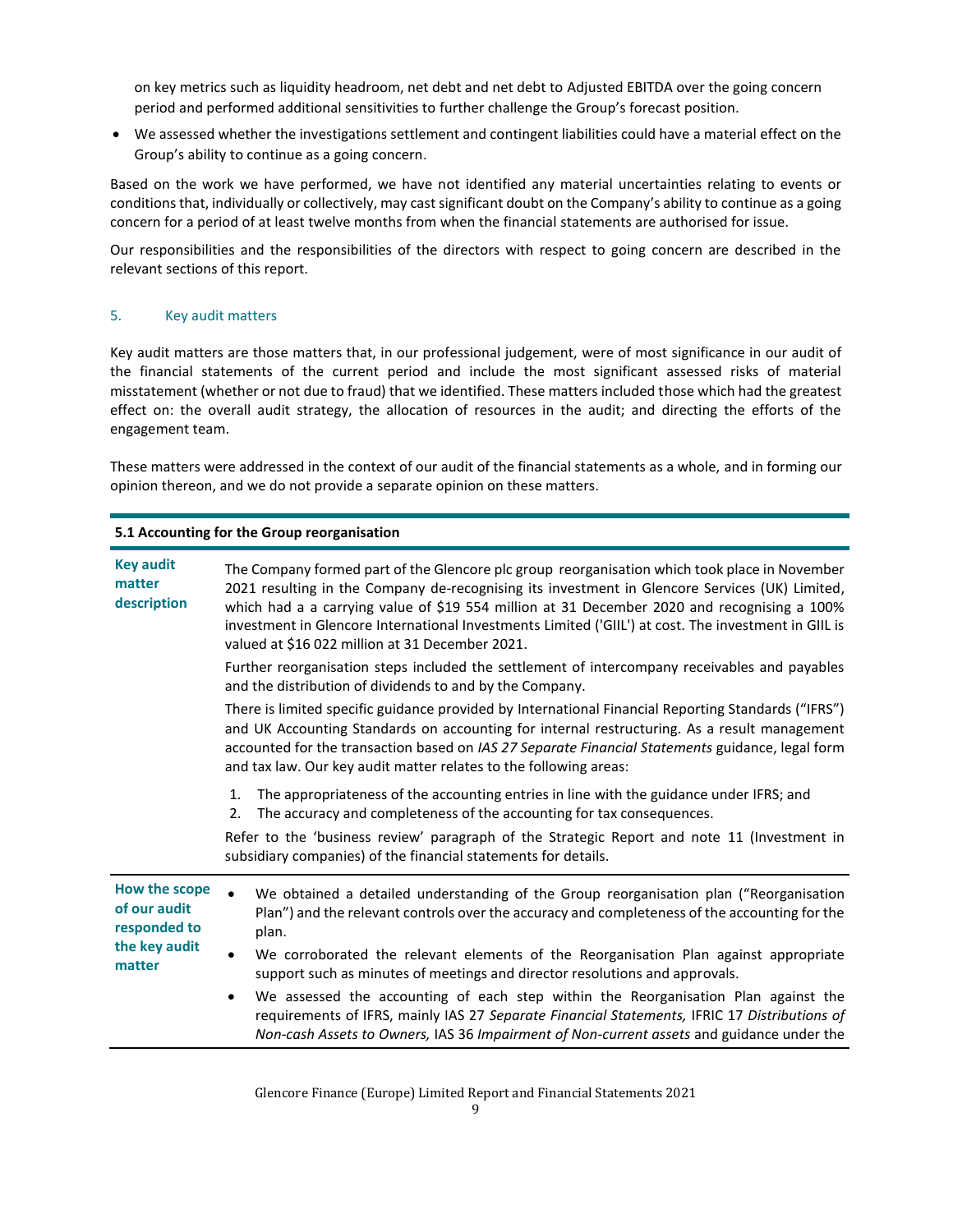United Kingdom's FRS 102 *The Financial Reporting Standard applicable in the UK and Republic of Ireland.*

• Using our tax specialists, we evaluated the completeness of the Company's income tax accounting and disclosures.

**Key observations** Based on the results of the work performed we consider the impacts of the Group reorganisation to have been accounted for appropriately.

## **5.2 Valuation of investment in Glencore International Investments Limited**

| <b>Key audit</b><br>matter<br>description            | The Company holds a 100% investment in Glencore International Investments Limited ("GIIL")<br>carried at a cost of \$16 022 million at 31 December 2021. GIIL holds various indirect investments<br>in some of the Group's largest operating industrial assets (with the largest being the thermal coal<br>assets). The recoverability of the investment in GIIL is supported by the aggregated net recoverable<br>values of the underlying industrial assets. As a result of the level of estimation uncertainty in<br>determining the recoverable value of GIIL, we identified the valuation of the investment as a<br>significant risk. |  |  |  |  |  |  |
|------------------------------------------------------|--------------------------------------------------------------------------------------------------------------------------------------------------------------------------------------------------------------------------------------------------------------------------------------------------------------------------------------------------------------------------------------------------------------------------------------------------------------------------------------------------------------------------------------------------------------------------------------------------------------------------------------------|--|--|--|--|--|--|
|                                                      | Management completes an impairment indicators assessment on all of the significant<br>industrial assets in the Group as part of the annual budgeting process.                                                                                                                                                                                                                                                                                                                                                                                                                                                                              |  |  |  |  |  |  |
|                                                      | During the period the Company received dividends from GIIL in excess of GIIL's total<br>comprehensive income for the year which is a potential impairment indicator under IAS 36.<br>Management prepared a schedule comparing the amount of the investment value in GIIL against<br>the aggregated net recoverable values of GIIL's underlying investments and concluded that<br>significant headroom of \$3.7 billion existed, and consequently no impairment was required.                                                                                                                                                               |  |  |  |  |  |  |
|                                                      | As a result of the level of estimation uncertainty in determining the recoverable value of GIIL we<br>identified the valuation of the investment in GIIL as a key audit matter.                                                                                                                                                                                                                                                                                                                                                                                                                                                            |  |  |  |  |  |  |
|                                                      | Refer to the notes 3 (Key estimation uncertainty) and 11 (Investment in subsidiary companies) of<br>the financial statements for details.                                                                                                                                                                                                                                                                                                                                                                                                                                                                                                  |  |  |  |  |  |  |
|                                                      | Management concluded that the GIIL investment is not sensitive to reasonably possible changes in<br>the next financial year that could have a material impact on its value.                                                                                                                                                                                                                                                                                                                                                                                                                                                                |  |  |  |  |  |  |
| <b>How the scope</b><br>of our audit<br>responded to | We obtained an understanding of the methodology applied by management in developing its<br>$\bullet$<br>impairment assessments at the underlying operational level and how value from those<br>operations affects the Company's investment valuation.                                                                                                                                                                                                                                                                                                                                                                                      |  |  |  |  |  |  |
| the key audit<br>matter                              | We considered management's assessment of impairment indicators and performed an<br>$\bullet$<br>independent assessment of impairment indicators.                                                                                                                                                                                                                                                                                                                                                                                                                                                                                           |  |  |  |  |  |  |
|                                                      | We evaluated management's assessment of impairment risk and their assessment of the<br>$\bullet$<br>indicators of impairment and challenged the significant assumptions used and the data<br>sources on which these assumptions were based.                                                                                                                                                                                                                                                                                                                                                                                                |  |  |  |  |  |  |
|                                                      | We obtained a schedule from management listing each of the investments in operating assets<br>$\bullet$<br>ultimately owned by GIIL, and the recoverable amounts of those investments.                                                                                                                                                                                                                                                                                                                                                                                                                                                     |  |  |  |  |  |  |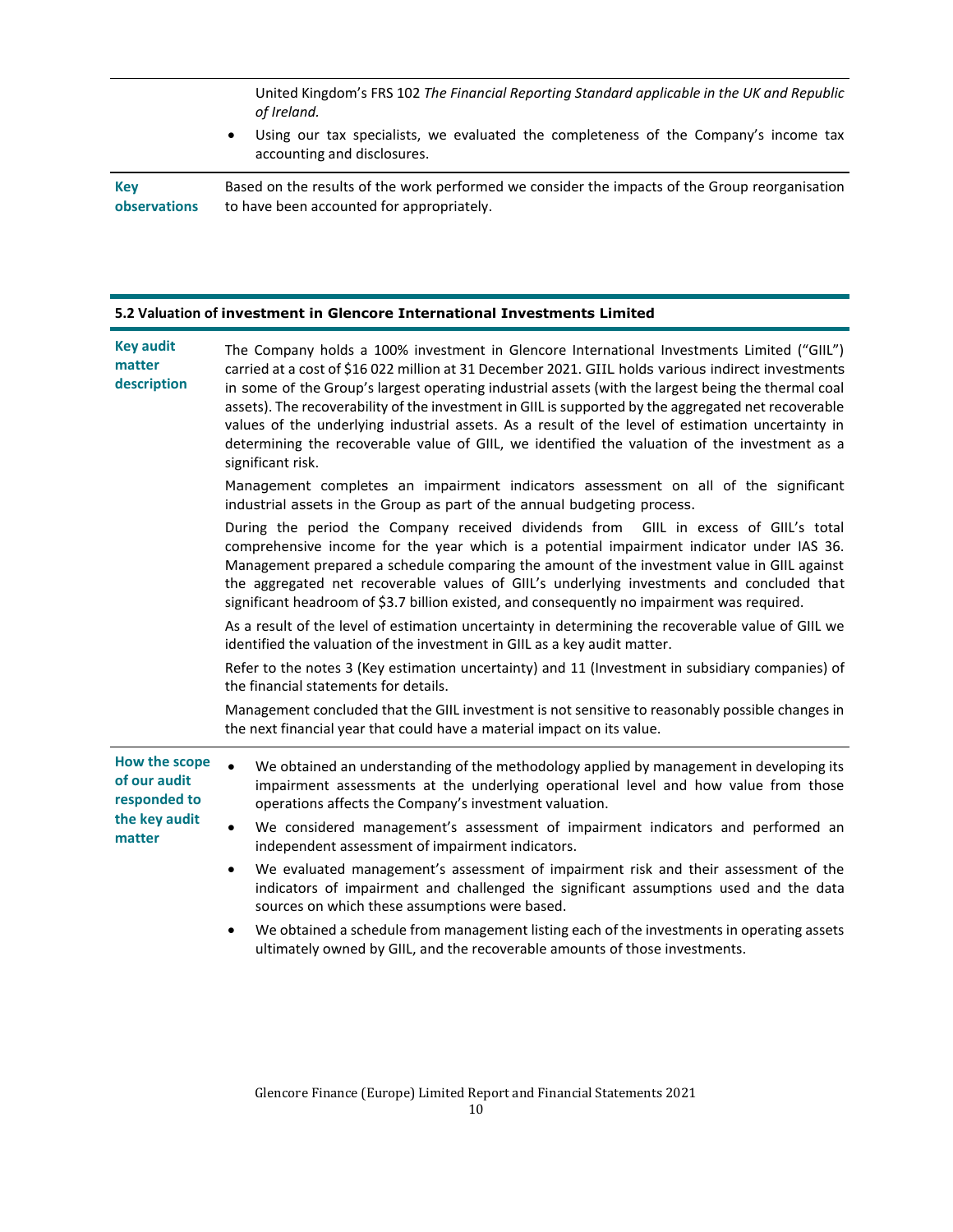• To challenge management's impairment assessment, we reconciled the recoverable values in the schedule to appropriate accounting records and valuation models.

| We evaluated the impact of climate-related risks relating particularly to the Company's       |
|-----------------------------------------------------------------------------------------------|
| investment in thermal coal assets by comparing management's impact assessment with            |
| reputable public industry projections of demand into the future, such as the International    |
| Energy Agency's (the "IEA") Stated Policy - and Sustainable Development - Scenarios and using |
| management's impairment models to perform sensitivities on long-term price assumptions        |
| based on external broker consensus price projections and IEA projections.                     |

- We performed a recalculation of the recoverable amount based on the aggregate estimated recoverable amounts of management's impairment models of GIIL's indirectly held industrial assets, less the value of other net liabilities of the GIIL subgroup.
- We performed independent sensitivity analyses to assess the appropriateness of the valuation and disclosure of the GIIL investment.
- We evaluated the risk of management bias in forecast assumptions and estimates by comparing management's inputs to third party forecast and macroeconomic data, our independent assessment of discount rates, and reconciliations to latest internal budget information.

**Key observations** Based on the work performed we concluded that management's assessment of impairment indicators and the determination of the aggregated indicative values of the underlying operating assets was reasonable for the purposes of assessing whether or not an impairment indicator was present. Consequently we found management's judgement that there was no indication of impairment of its investment in GIIL to be reasonable.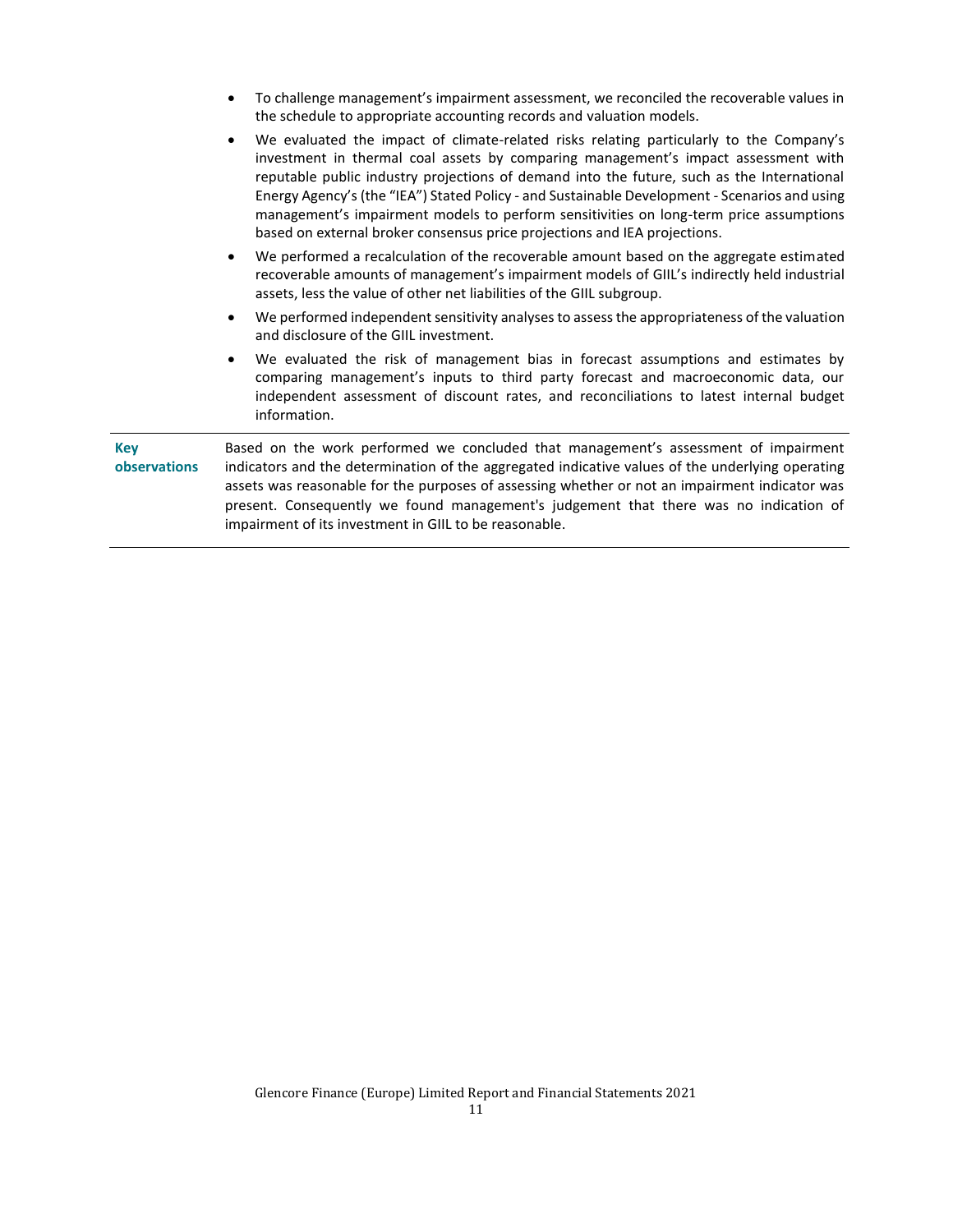## 6. Our application of materiality

## **6.1. Materiality**

We define materiality as the magnitude of misstatement in the financial statements that makes it probable that the economic decisions of a reasonably knowledgeable person would be changed or influenced. We use materiality both in planning the scope of our audit work and in evaluating the results of our work.

Based on our professional judgement, we determined materiality for the financial statements as a whole as follows:

| <b>Materiality</b>                               | \$300 million (2020: \$450 million).                                                                                                                                                                                                                                                                                                                                                             |
|--------------------------------------------------|--------------------------------------------------------------------------------------------------------------------------------------------------------------------------------------------------------------------------------------------------------------------------------------------------------------------------------------------------------------------------------------------------|
| <b>Basis for</b><br>determining<br>materiality   | 1.5% of total assets (2020: 1.6% of total assets)                                                                                                                                                                                                                                                                                                                                                |
| Rationale for the<br><b>benchmark</b><br>applied | Materiality was based on total assets as one of the Company's primary functions is that of an<br>investment holding company. Cash flows from the underlying investments and loans are applied<br>to settling the Company's liabilities as they fall due. We consider total assets to therefore be of<br>primary importance to both the Company's sole shareholder and the external bond holders. |
| \$' million<br>■ Total Assets<br>■ Materiality   | <b>Total Assets</b><br>Materiality \$300<br>\$20'230<br>Reporting threshold<br>\$15                                                                                                                                                                                                                                                                                                              |

## **6.2. Performance materiality**

We set performance materiality at a level lower than materiality to reduce the probability that, in aggregate, uncorrected and undetected misstatements exceed the materiality for the financial statements as a whole. Performance materiality was set at 65% (2020: 65%) of materiality for the 2021 audit, based on our past audit experience, which has indicated a low number of uncorrected misstatements identified in prior years.

## **6.3. Error reporting threshold**

We agreed with the directors that we would report all audit differences in excess of \$15 million (2020: \$20 million), as well as differences below that threshold that, in our view, warranted reporting on qualitative grounds. We also report to the directors on disclosure matters that we identified when assessing the overall presentation of the financial statements.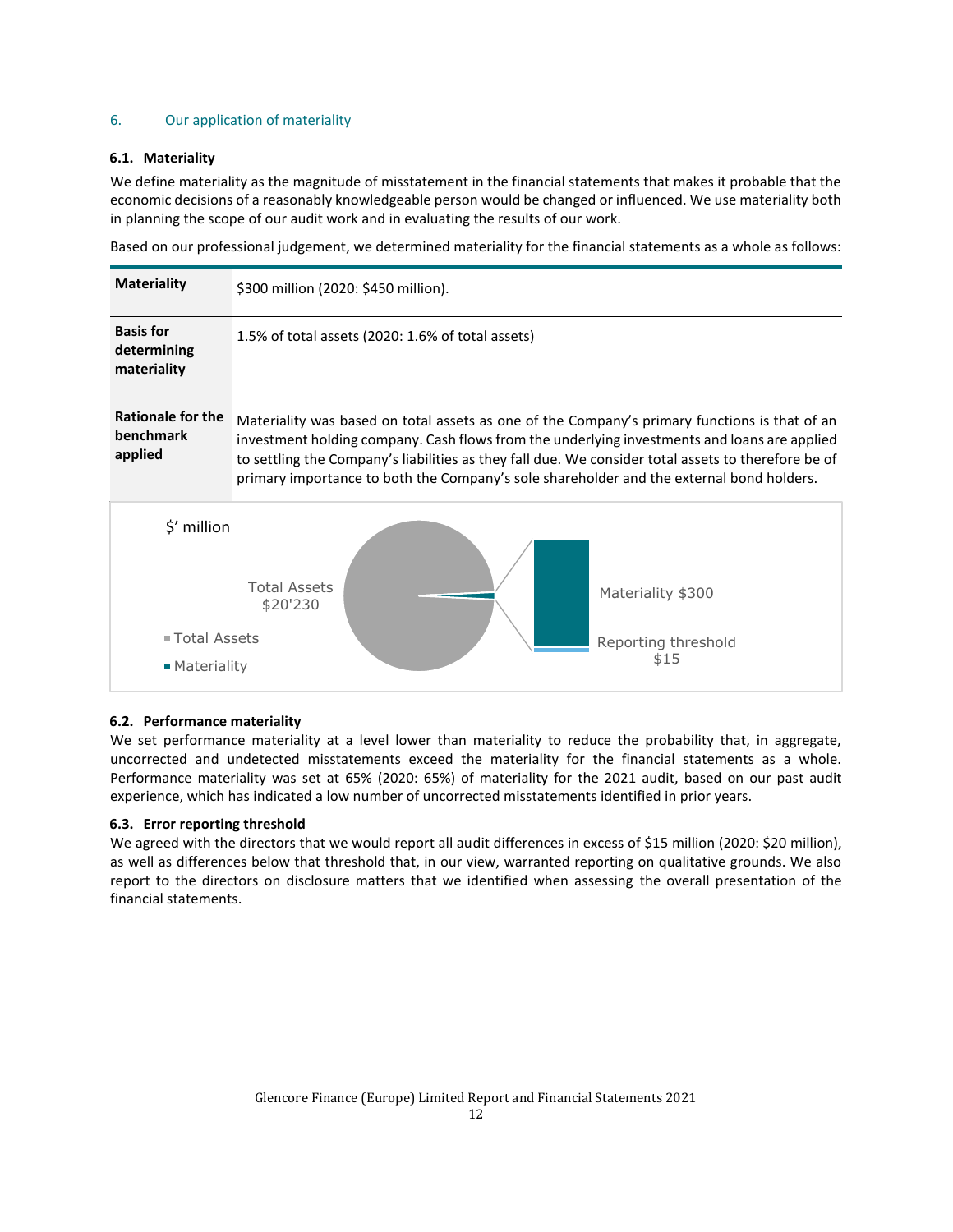## 7. An overview of the scope of our audit

## **7.1. Scoping**

Our audit was scoped by obtaining an understanding of the Company and its environment, including internal control, and assessing the risks of material misstatement. Audit work to respond to the risks of material misstatement was performed directly by the audit engagement team.

## **7.2. Our consideration of the control environment**

The Company relies on the effectiveness of a number of IT systems and applications to ensure that financial transactions are recorded completely and accurately. The main financial accounting and treasury systems were identified as key IT systems relevant to our audit. We tested General IT Controls ("GITCs") as part of our audit.

The IT systems which are managed from the centralised IT function in Switzerland were evaluated by IT specialists who were part of the Group audit team. Our review identified control deficiencies in user access provisioning and management of privileged access.

Management is evaluating the internal control deficiencies. Please refer to page 4 of the Strategic Report.

## 8. Other information

The other information comprises the information included in the annual report, other than the financial statements and our auditor's report thereon. The directors are responsible for the other information contained within the annual report.

Our opinion on the financial statements does not cover the other information and we do not express any form of assurance conclusion thereon.

Our responsibility is to read the other information and, in doing so, consider whether the other information is materially inconsistent with the financial statements or our knowledge obtained in the course of the audit, or otherwise appears to be materially misstated.

If we identify such material inconsistencies or apparent material misstatements, we are required to determine whether this gives rise to a material misstatement in the financial statements themselves. If, based on the work we have performed, we conclude that there is a material misstatement of this other information, we are required to report that fact.

We have nothing to report in this regard.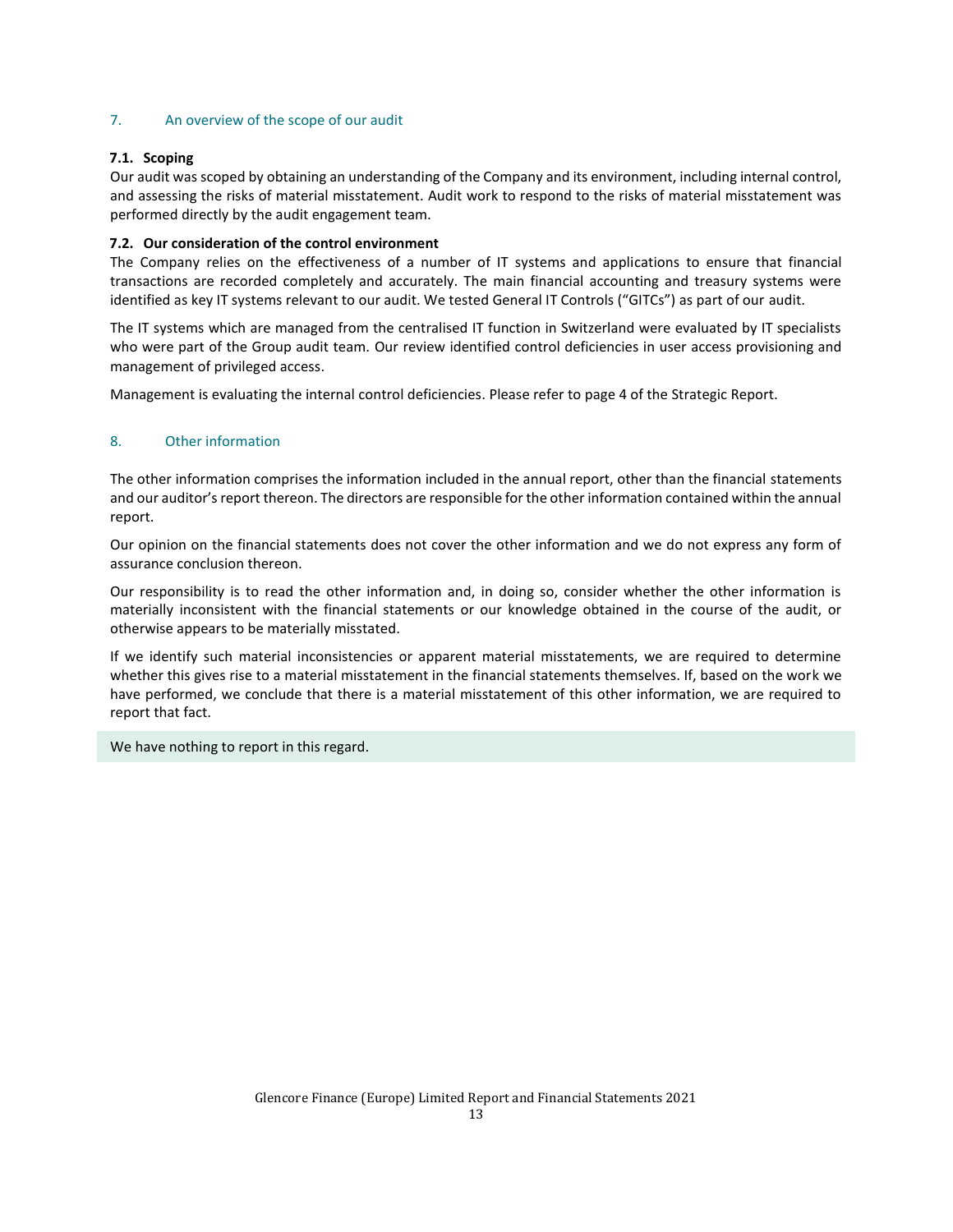### 9. Responsibilities of directors

As explained more fully in the statement of directors' responsibilities, the directors are responsible for the preparation of the financial statements and for being satisfied that they give a true and fair view, and for such internal control as the directors determine is necessary to enable the preparation of financial statements that are free from material misstatement, whether due to fraud or error.

In preparing the financial statements, the directors are responsible for assessing the company's ability to continue as a going concern, disclosing as applicable, matters related to going concern and using the going concern basis of accounting unless the directors either intend to liquidate the company or to cease operations, or have no realistic alternative but to do so.

## Auditor's responsibilities for the audit of the financial statements

Our objectives are to obtain reasonable assurance about whether the financial statements as a whole are free from material misstatement, whether due to fraud or error, and to issue an auditor's report that includes our opinion. Reasonable assurance is a high level of assurance, but is not a guarantee that an audit conducted in accordance with ISAs (UK) will always detect a material misstatement when it exists. Misstatements can arise from fraud or error and are considered material if, individually or in the aggregate, they could reasonably be expected to influence the economic decisions of users taken on the basis of these financial statements.

A further description of our responsibilities for the audit of the financial statements is located on the FRC's website at: [www.frc.org.uk/auditorsresponsibilities](http://www.frc.org.uk/auditorsresponsibilities). This description forms part of our auditor's report.

#### 10. Extent to which the audit was considered capable of detecting irregularities, including fraud

Irregularities, including fraud, are instances of non-compliance with laws and regulations. We design procedures in line with our responsibilities, outlined above, to detect material misstatements in respect of irregularities, including fraud. The extent to which our procedures are capable of detecting irregularities, including fraud, is detailed below.

#### **11.1 Identifying and assessing potential risks related to irregularities**

In identifying and assessing risks of material misstatement in respect of irregularities, including fraud and noncompliance with laws and regulations, we considered the following:

- the nature of the company as an intermediate holding company within the Group with listed external bonds;
- the Company's own assessment of the risks that irregularities may occur either as a result of fraud or error;
- the results of our enquiries of senior management about their own identification and assessment of the risks of irregularities;
- any matters we identified having obtained and reviewed the Group's documentation of its policies and procedures relating to:
	- $\circ$  identifying, evaluating and complying with laws and regulations and whether management was aware of any instances of non-compliance;
	- o detecting and responding to the risks of fraud and whether management have knowledge of any actual, suspected or alleged fraud, and
	- o reviewing internal controls established to mitigate risks of fraud or non-compliance with laws and regulations;
- the matters discussed among the engagement team and internal forensic specialists and relevant internal specialists regarding how and where fraud might occur in the financial statements and any potential indicators of fraud.

As a result of these procedures, we considered the opportunities and incentives that may exist within the organisation for fraud and identified the greatest potential for fraud in the following area:

• the impairment assumptions selected by management at the operating mine level that are used in the testing of impairment of the GIIL investment.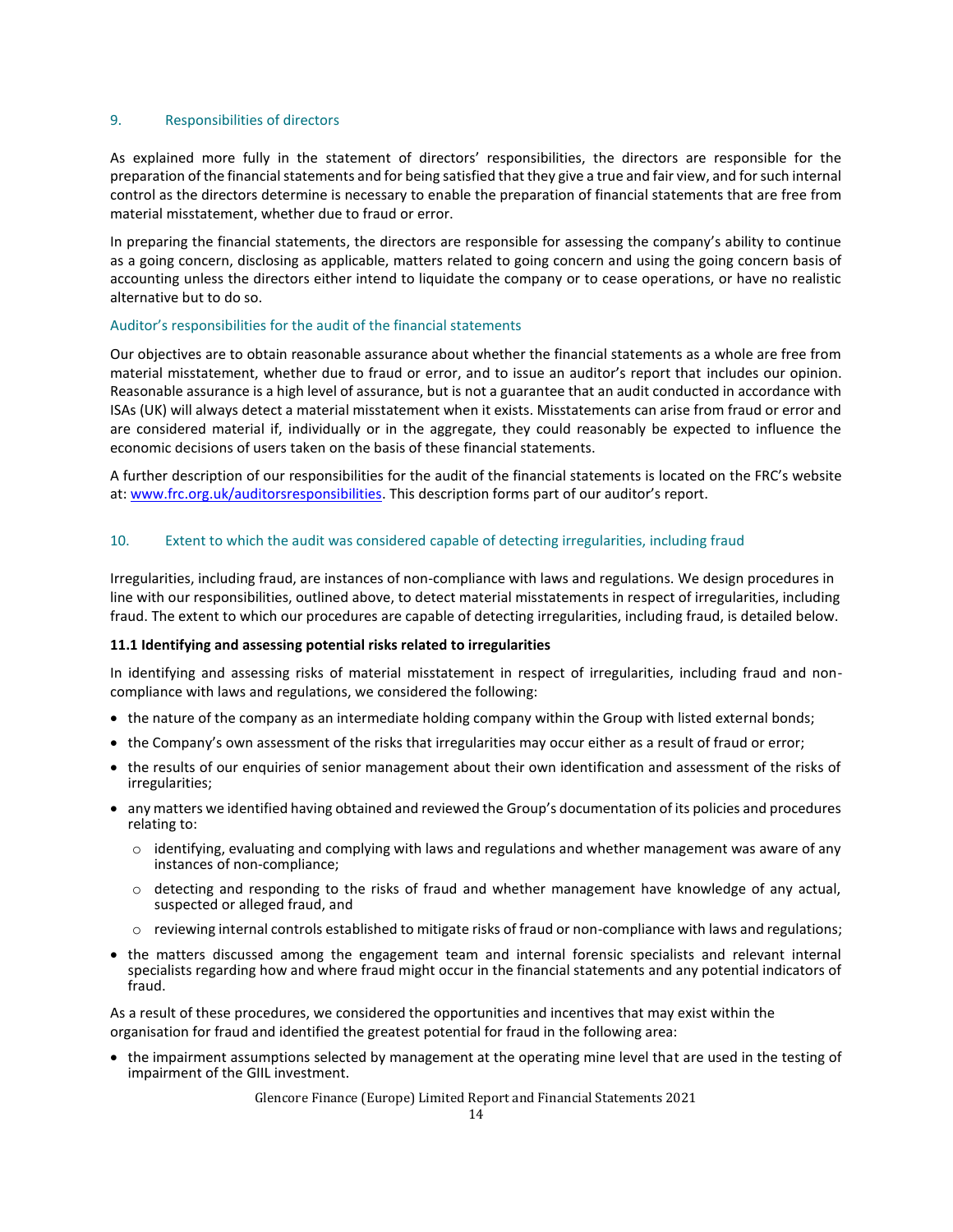In common with all audits under ISAs (UK), we are also required to perform specific procedures to respond to the risk of management override.

We also obtained an understanding of the legal and regulatory frameworks that the Company operates in, focusing on provisions of those laws and regulations that had a direct effect on the determination of material amounts and disclosures in the financial statements. The key laws and regulations we considered in this context included Companies (Jersey) Law 1991 and relevant tax laws.

In addition, we considered provisions of other laws and regulations that do not have a direct effect on the financial statements but compliance with which may be fundamental to the Company's ability to operate or to avoid a material penalty. These included the US Foreign Corrupt Practices Act, the US Anti-Money Laundering regulations, the UK Bribery Act 2010 and the Group's operating licences and environmental regulations in the jurisdictions in which it operates.

## **11.2 Audit response to risks identified**

As a result of performing the above, we identified "Valuation of the GIIL investment" as a key audit matter related to the potential risk of fraud. The key audit matter section of our report explains the matter in more detail and also describes the specific procedures we performed in response to the key audit matter.

In addition, our procedures to respond to risks identified included the following:

- enquiring of management and the General Counsel concerning actual and potential litigation and claims;
- enquiring of management and the General Counsel regarding whether the Company is in compliance with laws and regulations relating to fraud, money laundering, bribery and corruption;
- reading minutes of meetings of those charged with governance, reviewing internal audit reports and reviewing correspondence with relevant regulatory and taxation authorities, where applicable;
- obtaining an understanding of the Group's compliance policies, procedures and controls, including the procedures to mitigate the risk of and response to allegations of fraud, bribery and corruption;
- performing analytical procedures to identify any unusual or unexpected relationships that may indicate risks of material misstatement due to fraud;
- reviewing the financial statement disclosures and testing to supporting documentation to assess compliance with provisions of relevant laws and regulations described as having a direct effect on the financial statements; and
- addressing the risk of fraud through management override of controls by testing the appropriateness of journal entries and other adjustments; assessing whether the judgements made by management in making accounting estimates indicate a potential bias, and evaluating the business rationale of any significant transactions that are unusual or outside the normal course of business.

We also communicated relevant identified laws and regulations and potential fraud risks to all engagement team members and remained alert to any indications of fraud or non-compliance with laws and regulations throughout the audit.

## **Report on other legal and regulatory requirements**

## 11. Matters on which we are required to report by exception

#### **11.1.Adequacy of explanations received and accounting records**

Under the Companies (Jersey) Law, 1991 we are required to report to you if, in our opinion:

- we have not received all the information and explanations we require for our audit, or
- proper accounting records have not been kept, or proper returns adequate for our audit have not been received from branches not visited by us, or
- the financial statements are not in agreement with the accounting records and returns.

We have nothing to report in respect of these matters.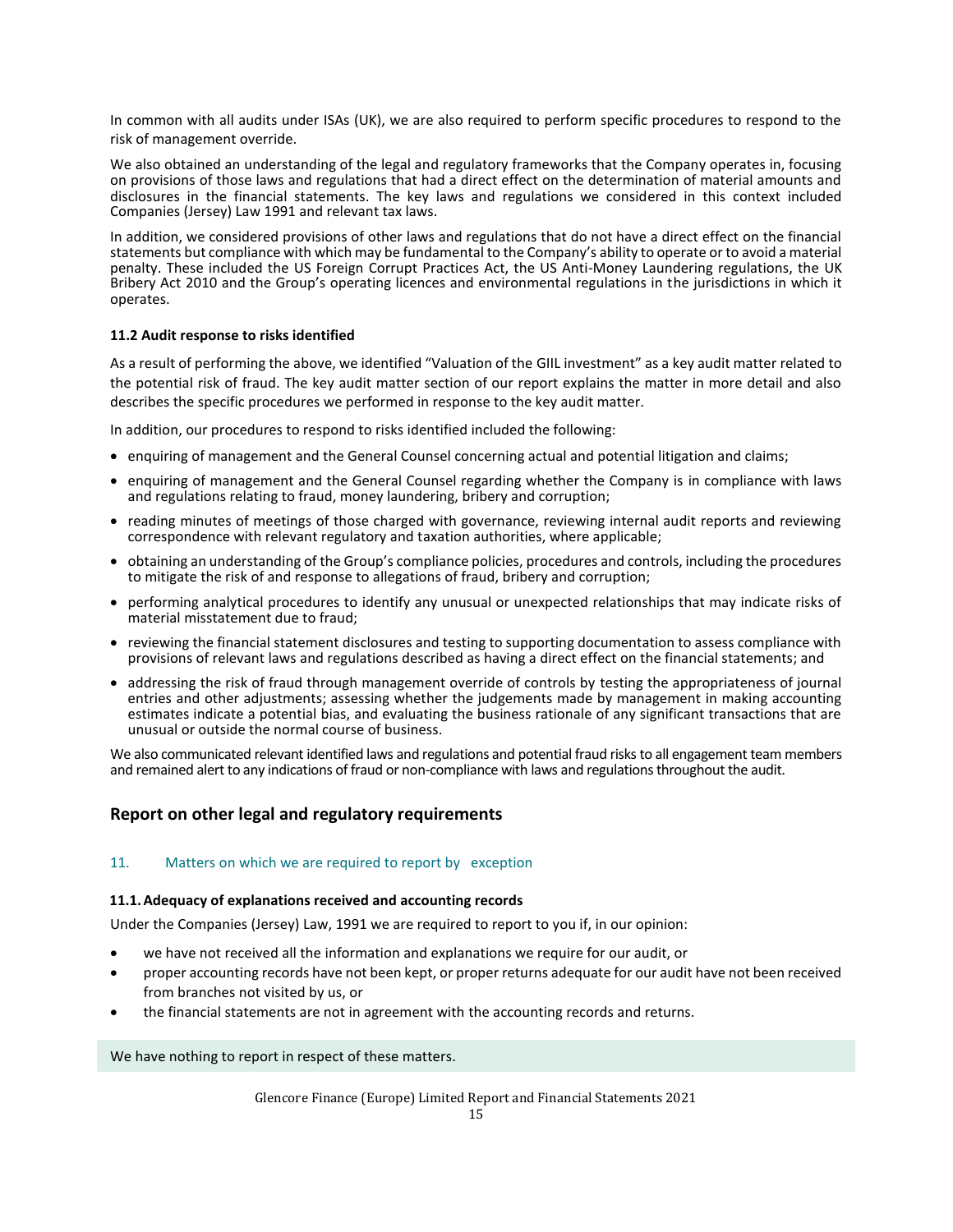## 12. Use of our report

This report is made solely to the company's members, as a body, in accordance with Article 113A of the Companies (Jersey) Law, 1991. Our audit work has been undertaken so that we might state to the company's members those matters we are required to state to them in an auditor's report and for no other purpose. To the fullest extent permitted by law, we do not accept or assume responsibility to anyone other than the company and the company's members as a body, for our audit work, for this report, or for the opinions we have formed.

boxfil

**Geoffrey Pinnock CA(SA)** for and on behalf of Deloitte LLP Recognised Auditor London, UK

19 April 2022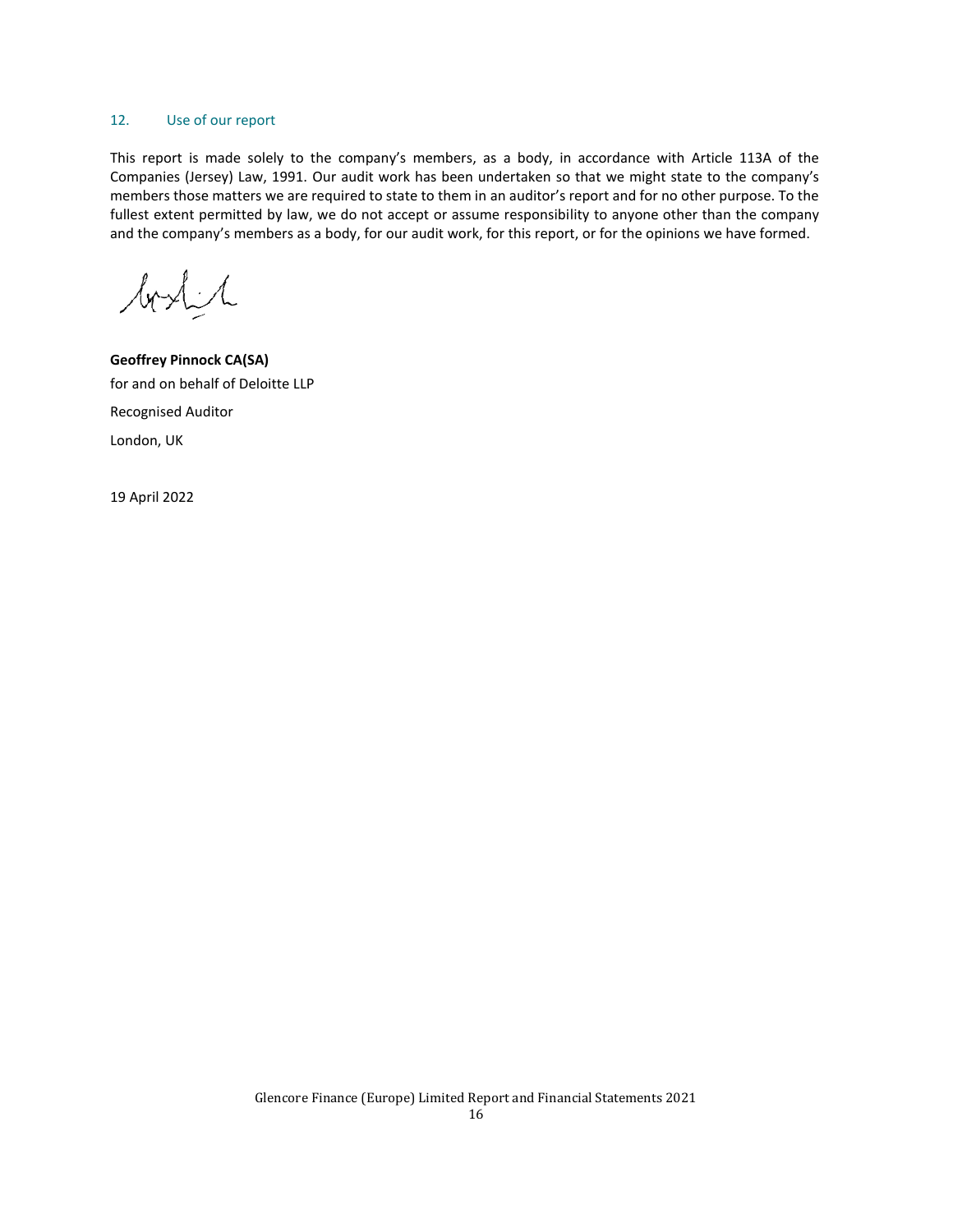## Financial statements

## STATEMENT OF INCOME FOR THE YEAR ENDED 31 DECEMBER 2021

USD '000

|                                                                   | <b>NOTES</b> | 2021         | 2020      |
|-------------------------------------------------------------------|--------------|--------------|-----------|
| Operating expenses                                                | 4            | (555)        | (891)     |
| <b>Operating loss</b>                                             |              | (555)        | (891)     |
| Finance income                                                    | 6            | 115 280      | 214 329   |
| Finance expenses                                                  |              | (30707)      | (431 500) |
| Foreign exchange and other finance income/(expenses)              |              | 29 8 8 1     | (58 022)  |
| Dividend income                                                   | 8            | 16 192 158   |           |
| Impairment of investment in subsidiary                            | 11           | (19 294 984) | (5165000) |
| Loss before taxation                                              |              | (3265290)    | (5441084) |
| Taxation                                                          | 9            | (9033)       | (14682)   |
| Loss for the financial year attributable to owners of the Company |              | (3274323)    | (5455766) |

## STATEMENT OF OTHER COMPREHENSIVE INCOME FOR THE YEAR ENDED 31 DECEMBER 2021

USD '000

|                                                                           | <b>NOTES</b> | 2021      | 2020      |
|---------------------------------------------------------------------------|--------------|-----------|-----------|
| Loss for the financial year                                               |              | (3274323) | (5455766) |
| Items to be reclassified to the statement of income in subsequent periods |              |           |           |
| Cash flow hedge reserve                                                   |              | 15 4 5 4  | (32014)   |
| Other comprehensive income/(loss)                                         |              | 15 4 54   | (32014)   |
| <b>Total comprehensive loss</b>                                           |              | (3258869) | (5487780) |

All activities derive from continuing operations.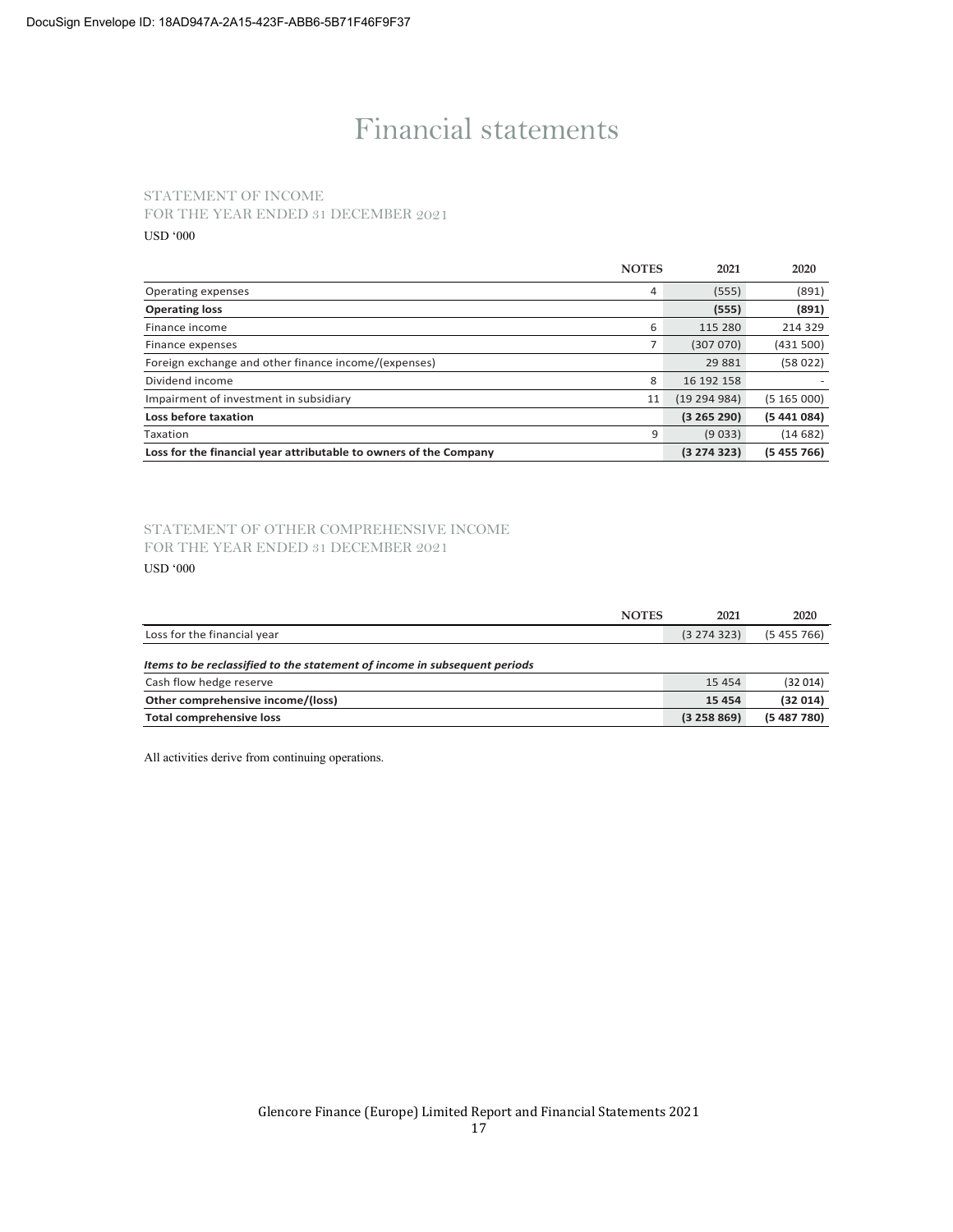## COMPANY REGISTRATION NUMBER 124626 STATEMENT OF FINANCIAL POSITION AS AT 31 DECEMBER 2021

| USD 000                                      |              |                          |               |
|----------------------------------------------|--------------|--------------------------|---------------|
|                                              | <b>NOTES</b> | 2021                     | 2020          |
| Non-current assets                           | 10           | 2 992 726                | 4 2 2 9 8 2 5 |
| Loans to related party                       | 11           |                          |               |
| Investment in subsidiary companies           | 13           | 16 022 000               | 19 554 447    |
| Derivative financial instruments             |              | 47 800                   | 617008        |
| <b>Total non-current assets</b>              |              | 19 062 526               | 24 401 280    |
| <b>Current assets</b>                        |              |                          |               |
| Loans to related party                       | 10           | 1058531                  | 4 130 507     |
| Other debtors                                | 12           | 72                       | 7             |
| Derivative financial instruments             | 13           | 109 032                  | 225 134       |
| Cash and bank balances                       |              | 8                        | 8             |
| <b>Total current assets</b>                  |              | 1 167 643                | 4 3 5 5 6 5 6 |
|                                              |              |                          |               |
| <b>Total assets</b>                          |              | 20 230 169               | 28 756 936    |
| <b>Current liabilities</b>                   |              |                          |               |
| Loans from related party                     | 14           | 4874486                  | 575 915       |
| <b>Borrowings</b>                            | 16           | 1010730                  | 1 002 534     |
| Other creditors                              | 15           | 128 055                  | 314 478       |
| Derivative financial instruments             | 13           | 40 3 25                  |               |
| <b>Total current liabilities</b>             |              | 6053596                  | 1892927       |
| Net current (liabilities)/assets             |              | (4885953)                | 2 462 729     |
|                                              |              |                          |               |
| <b>Total assets less current liabilities</b> |              | 14 176 573               | 26 864 009    |
| <b>Non-current liabilities</b>               |              |                          |               |
| <b>Borrowings</b>                            | 16           | 5 382 967                | 7696229       |
| Loans from related party                     | 14           |                          | 5 004 264     |
| Derivative financial instruments             | 13           | $\overline{\phantom{a}}$ | 274           |
| <b>Total non-current liabilities</b>         |              | 5 382 967                | 12 700 767    |
| <b>Total liabilities</b>                     |              | 11 436 563               | 14 593 694    |
|                                              |              |                          |               |
| <b>Total net assets</b>                      |              | 8793606                  | 14 163 242    |
| <b>Equity</b>                                |              |                          |               |
| Share capital                                | 17           | 35                       | 34            |
| Share premium                                | 17           | 15 487 268               | 17 598 036    |
| Cash flow hedge reserve                      |              | (24662)                  | (40116)       |
| Accumulated deficit                          |              | (6669035)                | (3394712)     |
| <b>Total shareholders' equity</b>            |              | 8793606                  | 14 163 242    |

These financial statements were approved by the Board of Directors on 19 April 2022.

Signed on behalf of the Board of Directors

 $\overrightarrow{D}$  Director Director

19 April 2022

 $\tau m$  sot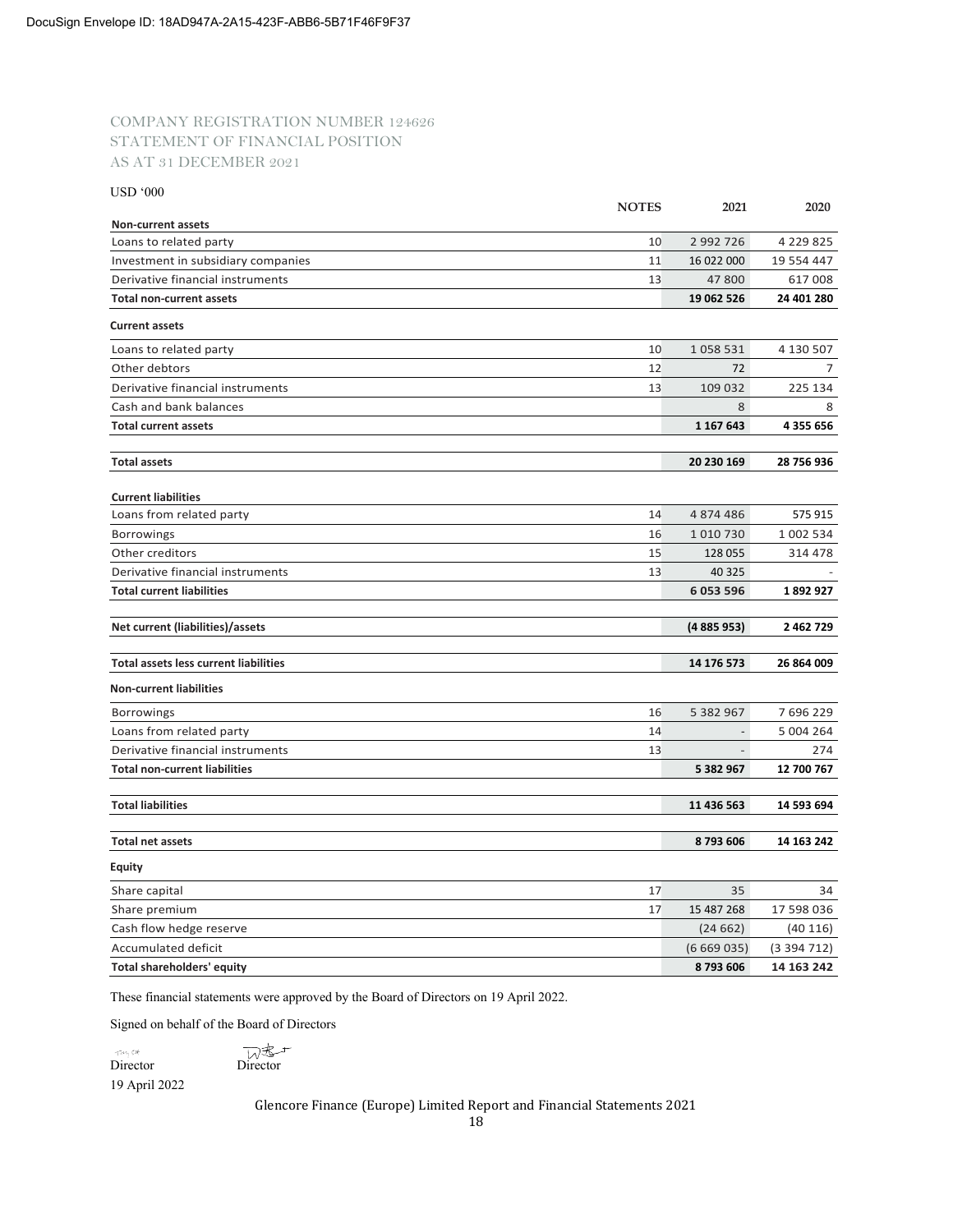## STATEMENT OF CHANGES IN EQUITY FOR THE YEAR ENDED 31 DECEMBER 2021

#### USD '000

|                                                           | <b>Notes</b> | <b>Share Capital</b>     | <b>Share Premium</b>     | Accumulated              | Cash flow                      |            |
|-----------------------------------------------------------|--------------|--------------------------|--------------------------|--------------------------|--------------------------------|------------|
|                                                           |              |                          |                          |                          | (deficit)/profit hedge reserve | Total      |
| As at 31 December 2019                                    |              | 34                       | 17 598 036               | 2061054                  | (8102)                         | 19 651 022 |
| Loss on ordinary activities after taxation                |              | ٠                        | $\overline{\phantom{a}}$ | (5455766)                |                                | (5455766)  |
| Other comprehensive loss                                  |              | $\overline{\phantom{0}}$ |                          |                          | (32014)                        | (32014)    |
| As at 31 December 2020                                    |              | 34                       | 17 598 036               | (3394712)                | (40116)                        | 14 163 242 |
| Issue of share                                            | 17           |                          | 2668778                  |                          | $\overline{\phantom{a}}$       | 2668779    |
| Loss on ordinary activities after taxation                |              | ۰                        | $\overline{\phantom{a}}$ | (3274323)                | $\overline{\phantom{a}}$       | (3274323)  |
| Dividend and distribution in specie to<br>related parties | 17           | ٠                        | (4779546)                |                          | $\overline{\phantom{a}}$       | (4779546)  |
| Other comprehensive income                                |              | ٠                        | $\overline{\phantom{a}}$ | $\overline{\phantom{a}}$ | 15 4 54                        | 15 4 54    |
| As at 31 December 2021                                    |              | 35                       | 15 487 268               | (6669035)                | (24662)                        | 8793606    |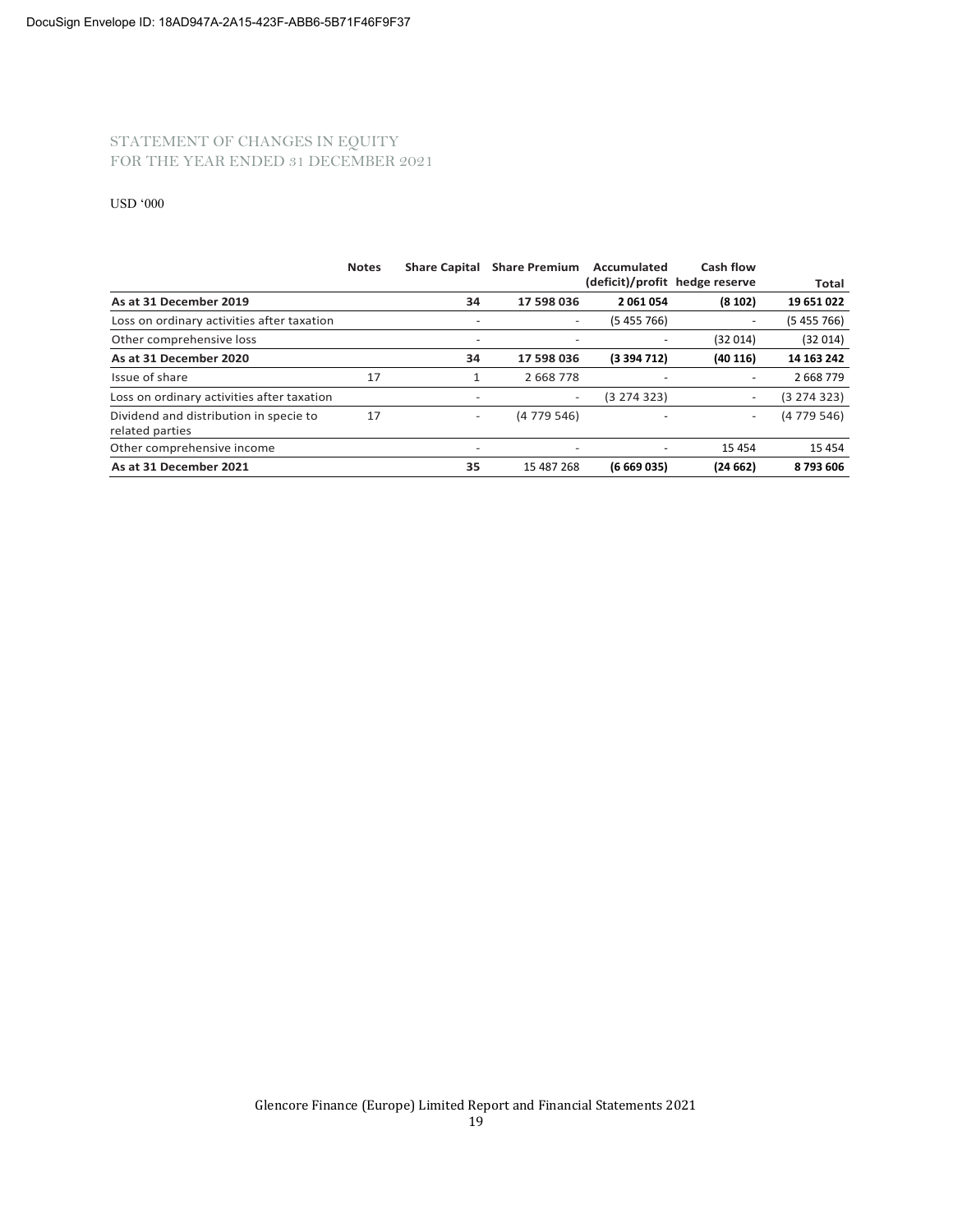## Notes to the financial statements

### 1. GENERAL INFORMATION

Glencore Finance (Europe) Limited is a public limited company registered in Jersey with registered number 124626 and registered office at 26 New Street, St Helier, Jersey, JE2 3RA. The Company is tax resident in the United Kingdom.

The Company is a wholly owned subsidiary of Glencore Group Corporation and is ultimately wholly owned by Glencore plc.

The Company's functional currency is the US Dollar (USD) as this is assessed to be the principal currency of the economic environment in which it operates.

The group accounts of Glencore plc are available to the public and can be obtained as set out in note 19 as is the registered office address of the parent company preparing consolidated accounts.

## 2. ACCOUNTING POLICIES

#### **Basis of accounting**

These financial statements were prepared in accordance with FRS 101 (Financial Reporting Standard 101) *Reduced Disclosure Framework*  as issued by the Financial Reporting Council.

In accordance with FRS 101 the Company has:

- provided comparative information;
- applied the same accounting policies throughout all periods presented;
- retrospectively applied FRS 101 as required; and
- applied certain optional exemptions and mandatory exceptions as applicable for FRS 101.

#### *Exemptions*

As permitted by FRS 101, the Company has taken advantage of the disclosure exemptions available under that standard in relation to financial instruments, fair values, capital management, presentation of a cash flow statement, standards not yet effective and related party transactions. Where deemed relevant disclosures have been given in the section below.

These financial statements have been prepared under the historical cost convention, except for the revaluation of certain financial instruments that are measured at fair value at the end of each reporting period, as explained in the accounting policies below. Historical cost is generally based on the fair value of the consideration given in exchange for the goods and services.

Fair value is the price that would be received to sell an asset or paid to transfer a liability in an orderly transaction between market participants at the measurement date, regardless of whether that price is directly observable or estimated using another valuation technique. In estimating the fair value of an asset or a liability, the Company takes into account the characteristics of the asset or liability if market participants would take those characteristics into account when pricing the asset or liability at the measurement date. Fair value for measurement purposes in these financial statements is determined on such a basis.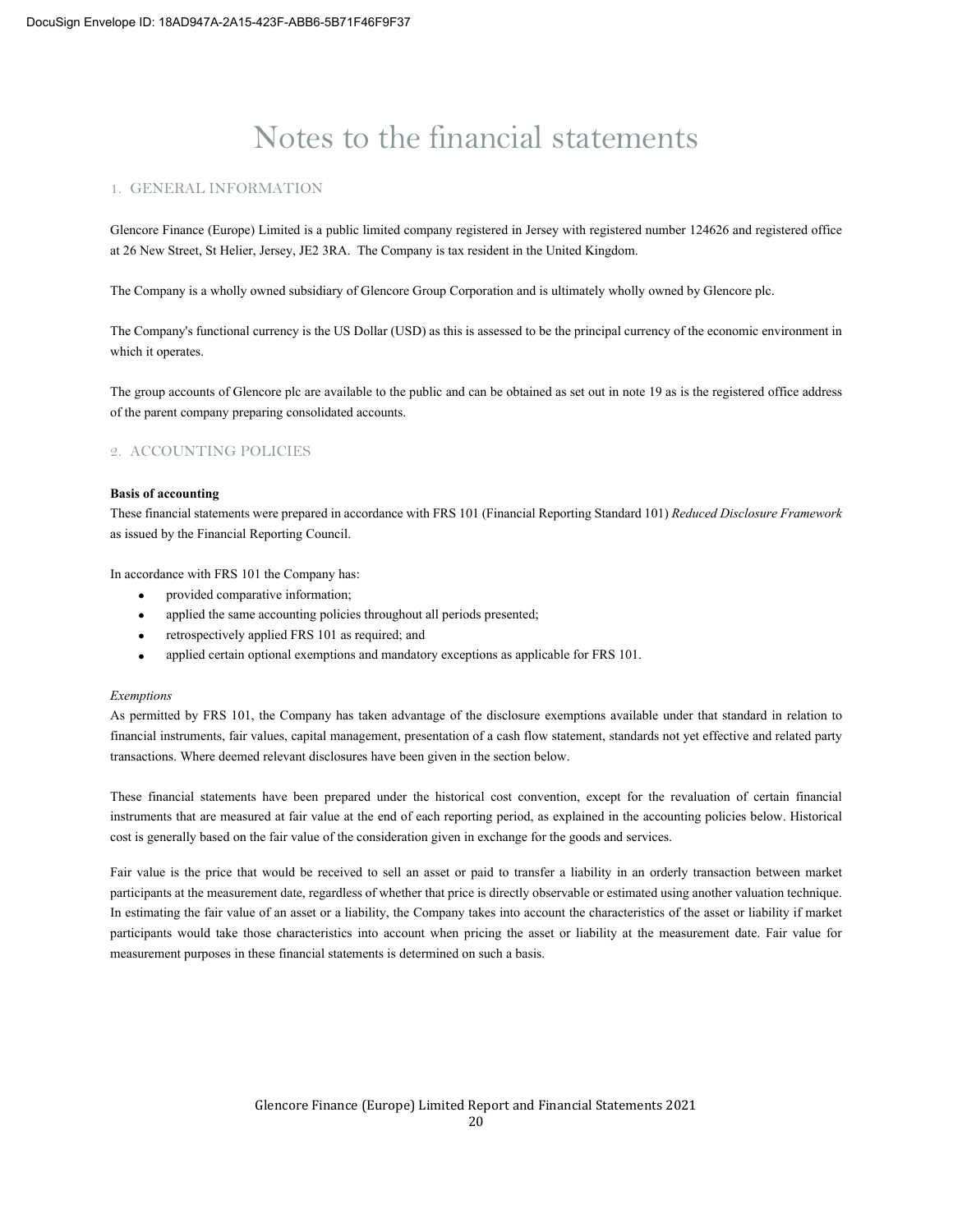In addition, for financial reporting purposes, fair value measurements are categorised into Level 1, 2 or 3 based on the degree to which the inputs to the fair value measurements are observable and the significance of the inputs to the fair value measurement in its entirety, which are described as follows:

- Level 1 inputs are quoted prices (unadjusted) in active markets for identical assets or liabilities that the entity can access at the measurement date;
- Level 2 inputs are inputs, other than quoted prices included within Level 1, that are observable for the asset or liability, either directly or indirectly; and
- Level 3 inputs are unobservable inputs for the asset or liability.

The Company has adopted the following principal accounting policies:

#### **Adoption of new and revised standards**

*Interest Rate Benchmark Reform - Phase 2 (Amendments to IFRS 9, IAS 39, IFRS 7, IFRS 4 and IFRS 16)* 

The amendments introduce a practical expedient for modifications required by the reform, provide an exception that hedge accounting is not discontinued solely because of the IBOR reform, and introduces disclosures that allow users to understand the nature and extent of risks arising from the IBOR reform to which the entity is exposed to and how the entity manages those risks as well as the entity's progress in transitioning from IBOR's to alternative benchmark rates, and how the entity is managing this transition.

These amendments did not have a material impact on the Company.

#### **Revised standards not yet effective**

At the date of the authorisation of these financial statements, the following revised IFRS standards, which are applicable to the Company, were issued but not yet effective:

*Onerous Contracts – Cost of Fulfilling a Contract (Amendments to IAS 37) – effective for year ends beginning on or after 1 January 2022*  The amendments specify that the 'cost of fulfilling' a contract comprises the 'costs that relate directly to the contract'. Costs that relate directly to a contract can either be incremental costs of fulfilling that contract or an allocation of other costs that relate directly to fulfilling contracts. The Company will apply the amendments to contracts for which the Company has not yet fulfilled all its obligations at the beginning of the annual reporting period in which the entity first applies the amendments. Comparatives will not be restated.

#### *Deferred Tax related to Assets and Liabilities arising from a Single Transaction (Amendments to IAS 12) – effective for year ends beginning on or after 1 January 2023*

The amendments specify how companies should account for deferred tax on transactions such as leases and decommissioning obligations, and clarify that the initial recognition exception does not apply to transactions where both an asset and a liability are recognised in a single transaction. Accordingly, deferred tax is required to be recognised on such transactions.

#### *Definition of Accounting Estimates (Amendments to IAS 8) – effective for year ends beginning on or after 1 January 2023*

The amendments introduce the definition of accounting estimates and include other amendments to IAS 8 to help entities distinguish changes in accounting estimates from changes in accounting policies.

*Materiality of Accounting Policy Disclosure (Amendments to IAS 1) – effective for year ends beginning on or after 1 January 2023*  The amendments require companies to disclose their material accounting policy information rather than their significant accounting policies.

#### **Going concern**

Despite the net current liability position, the Company is expected to continue its activities as an investment company that also supports the Group's financing activities. The Company expects to be able to generate sufficient dividend income from its investments to be meet its liabilities as they fall due.

Notwithstanding the above, Glencore plc together with other Group entities has unconditionally and irrevocably guaranteed the Company's external bond liabilities. The Group has updated its going concern assessment for the year ended 31 December 2021 considering the Group's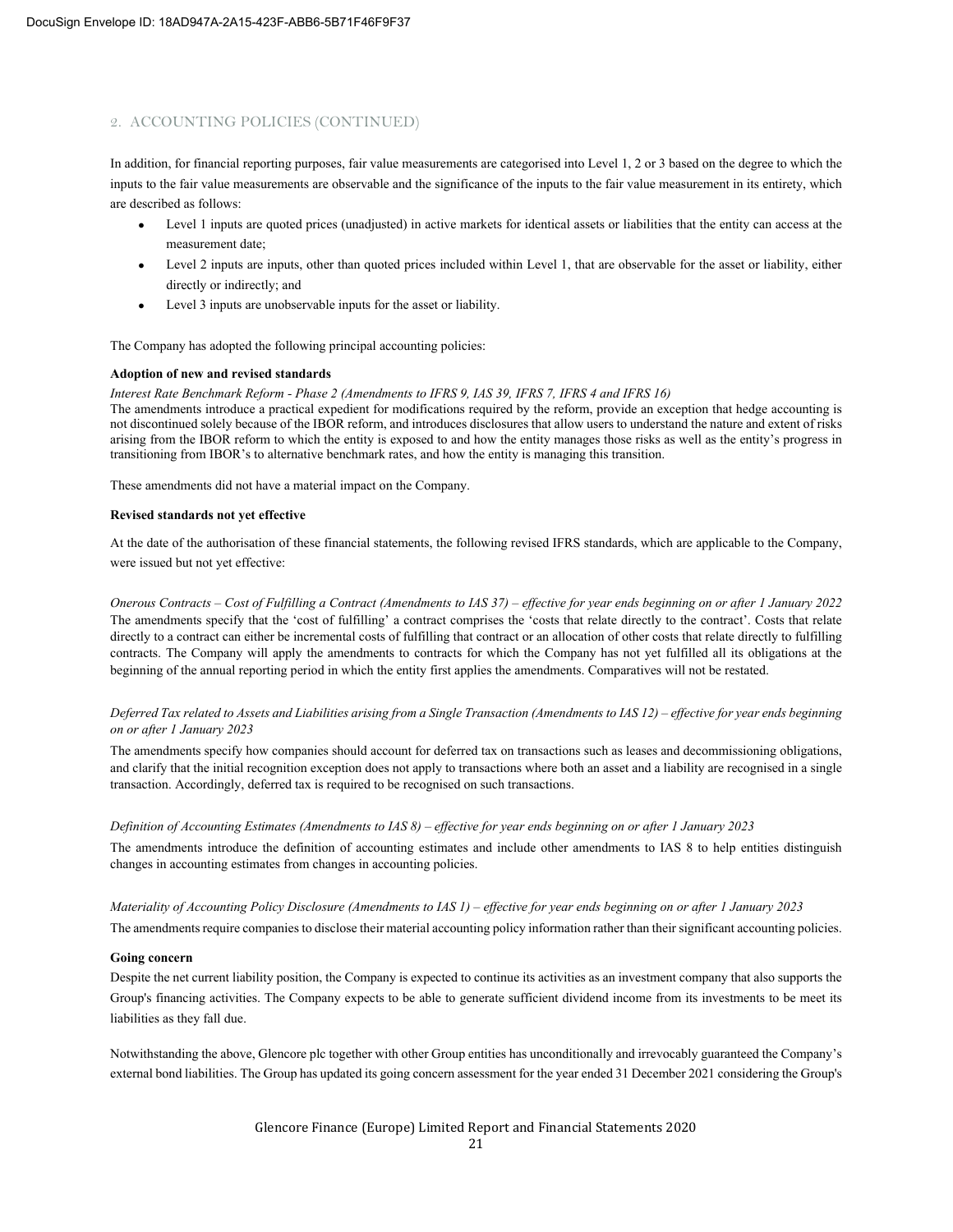budgeted cash flows and related assumptions including appropriate stress testing of identified uncertainties (being primarily commodity prices and foreign currency exchange rates), as well as access to undrawn credit facilities and monitoring of debt maturities. Based on the Group's updated liquidity forecasts and projections, the directors believe they have a reasonable basis to conclude that the Group and Company will be able to meet their liabilities as they fall due for at least the next 12 months. Accordingly, it is appropriate for the Company to adopt the going concern basis in preparing these financial statements.

#### **Revenue recognition**

#### *Financial income*

Interest income is recognised when the right to receive payment has been established, it is probable that the economic benefits will flow to the Company and the amount of income can be measured reliably. Interest income is accrued on a time basis, by reference to the principal outstanding and at the effective interest rate applicable.

Dividend income is recognised when the right to receive the payment has been established, it is probable that the economic benefits will flow to the Company and the amount of income can be measured reliably.

#### **Foreign currency transactions**

Transactions in foreign currencies are converted into the functional currency using the exchange rate prevailing at the transaction date. Monetary assets and liabilities outstanding at year end are converted at year end closing rates. The resulting exchange differences are recorded in the statement of income. Currency and interest rate risks are suitably hedged mostly with another group entity. Non-monetary assets and liabilities are converted at the historical foreign exchange rate at the time of the transaction.

#### **Cash and cash equivalents**

Cash and cash equivalents comprise cash held at bank, cash in hand and short-term bank deposits with an original maturity of three months or less. The carrying amount of these assets approximates their fair value.

#### **Investment in subsidiary companies**

The investment in subsidiary company is recorded at cost less accumulated impairments. The company assesses its investment in the subsidiary company for impairment whenever events or changes in circumstances indicate that the carrying amount may not be recoverable. Indicators of impairment may include changes in the Group's operating and economic assumptions, including those arising from changes in reserves or mine planning, updates to the Group's commodity supply, demand and price forecasts, or the possible impacts from emerging risks such as those related to climate change and the transition to a lower carbon economy. If any such indication of impairment exists, the Company makes an estimate of its recoverable amount applying a Value In Use ("VIU") approach and an impairment loss is recognised in the statement of income. Where these circumstances have reversed, the impairment previously made is reversed to the extent of the original cost of the investment.

The recoverable amount of the investment in subsidiary companies is determined by aggregating the discounted future cash flow estimates of the assets in the underlying sub-group of the subsidiary company. Such reviews are undertaken on an asset-by-asset basis, except where assets do not generate cash flows independent of other assets, in which case the review is undertaken at the Cash Generating Unit (CGU) level. These cashflow estimates are discounted using asset or CGU specific discount rates.

#### **Financial instruments**

Financial assets and financial liabilities are recognised when the Company becomes a party to the contractual provisions of the instrument.

Financial assets and financial liabilities are initially measured at fair value. Transaction costs that are directly attributable to the acquisition or issue of financial assets and financial liabilities (other than financial assets and financial liabilities at fair value through profit or loss) are added to or deducted from the fair value of the financial assets or financial liabilities, as appropriate, on initial recognition. Transaction costs directly attributable to the acquisition of financial assets or financial liabilities at fair value through profit or loss are recognised immediately in the statement of income.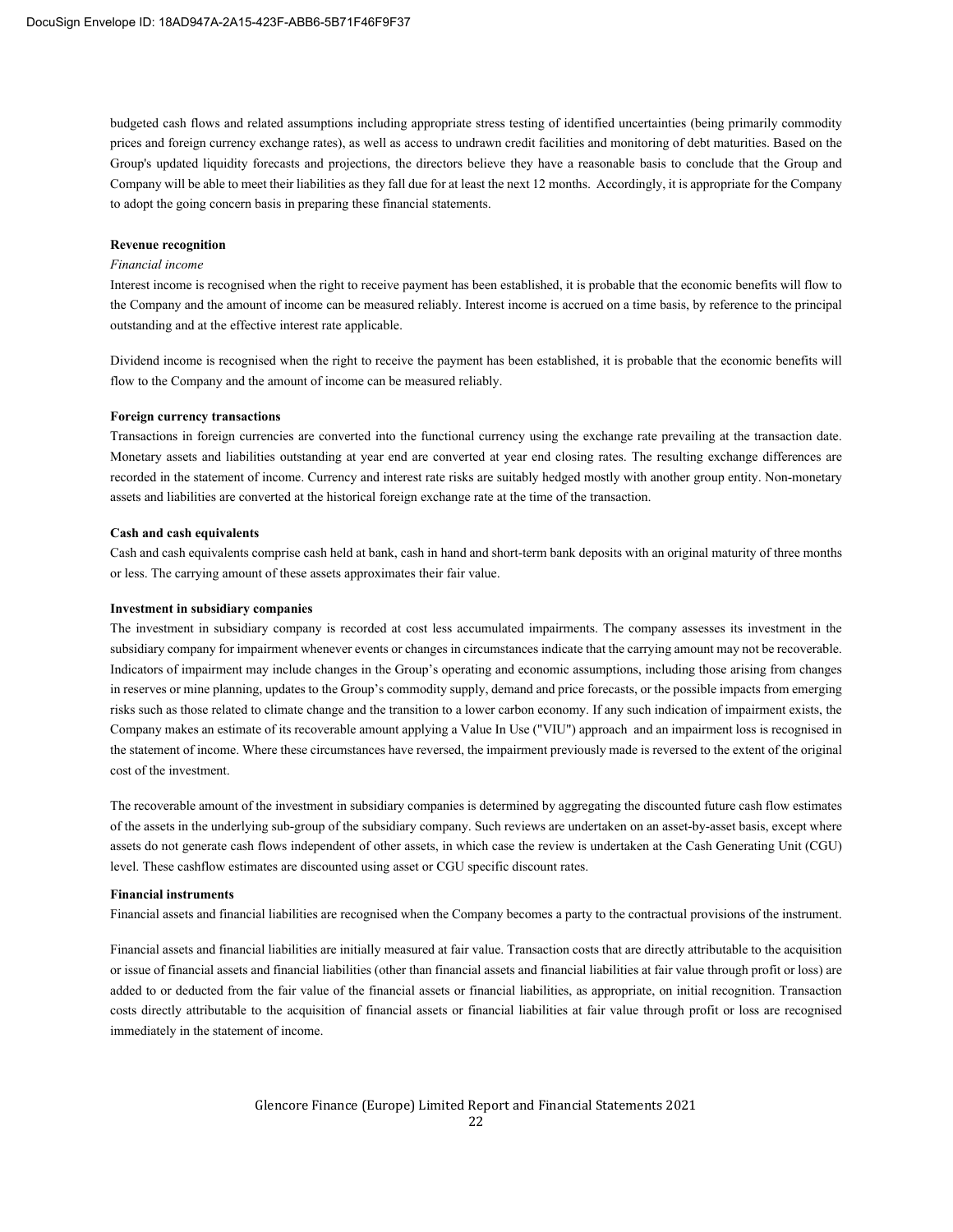#### *Financial assets*

Financial assets are classified as either financial assets at amortised cost, at fair value through other comprehensive income (FVTOCI) or at fair value through profit or loss (FVTPL) depending upon the business model for managing the financial assets and the nature of the contractual cash flow characteristics of the financial asset.

#### *Effective interest method*

Income is recognised on an effective interest basis for debt instruments. The effective interest method is a method of calculating the amortised cost of a debt instrument and of allocating interest income over the relevant period. The effective interest rate is the rate that exactly discounts estimated future cash receipts (including all fees and points paid or received that form an integral part of the effective interest rate, transaction costs and other premiums or discounts) through the expected life of the debt instrument, or, where appropriate, a shorter period, to the net carrying amount on initial recognition.

#### *Loans and receivables*

Loans and receivables are non-derivative financial assets with fixed or determinable payments that are not quoted in an active market. Loans and receivables (including due from related parties, other financial assets, bank balances and cash) are subsequently measured at amortised cost using the effective interest method, less any impairment.

Interest income on loans and receivables is recognised by applying the effective interest rate, except for short-term receivables when the effect of discounting is immaterial.

#### *Impairment of financial assets*

A loss allowance for expected credit losses is determined for all financial assets, other than those at FVTPL, at the end of each reporting period. The expected credit loss recognised represents a probability-weighted estimate of credit losses over the expected life of the financial instrument. For financial assets at amortised cost, the Company recognises lifetime expected credit losses when there has been a significant increase in credit risk since initial recognition.

Objective evidence of impairment could include:

- significant financial difficulty of the issuer or counterparty; or
- breach of contract, such as a default or delinquency in interest or principal payments; or
- it becoming probable that the borrower will enter bankruptcy or financial re-organisation; or
- the disappearance of an active market for that financial asset because of financial difficulties.

For those balances that are beyond 30 days overdue it is presumed to be an indicator of a significant increase in credit risk.

If the credit risk on the financial instrument has not increased significantly since initial recognition, the Company measures the loss allowance for that financial instrument at an amount equal to the 12-months expected credit loss, which comprises the expected lifetime loss from the instrument were a default to occur within 12 months of the reporting date.

The Company considers an event of default has materialised and a financial asset is credit impaired when information developed internally or obtained from external sources indicates that the debtor is unlikely to pay the Company without taking into account any collateral held by the Company or if the financial asset is more than 90 days past due unless the Company has reasonable and supportable information to demonstrate that a more lagging default criterion is more appropriate. The Company writes off a financial asset when there is information indicating that the debtor is in severe financial difficulty and there is no realistic prospect of recovery.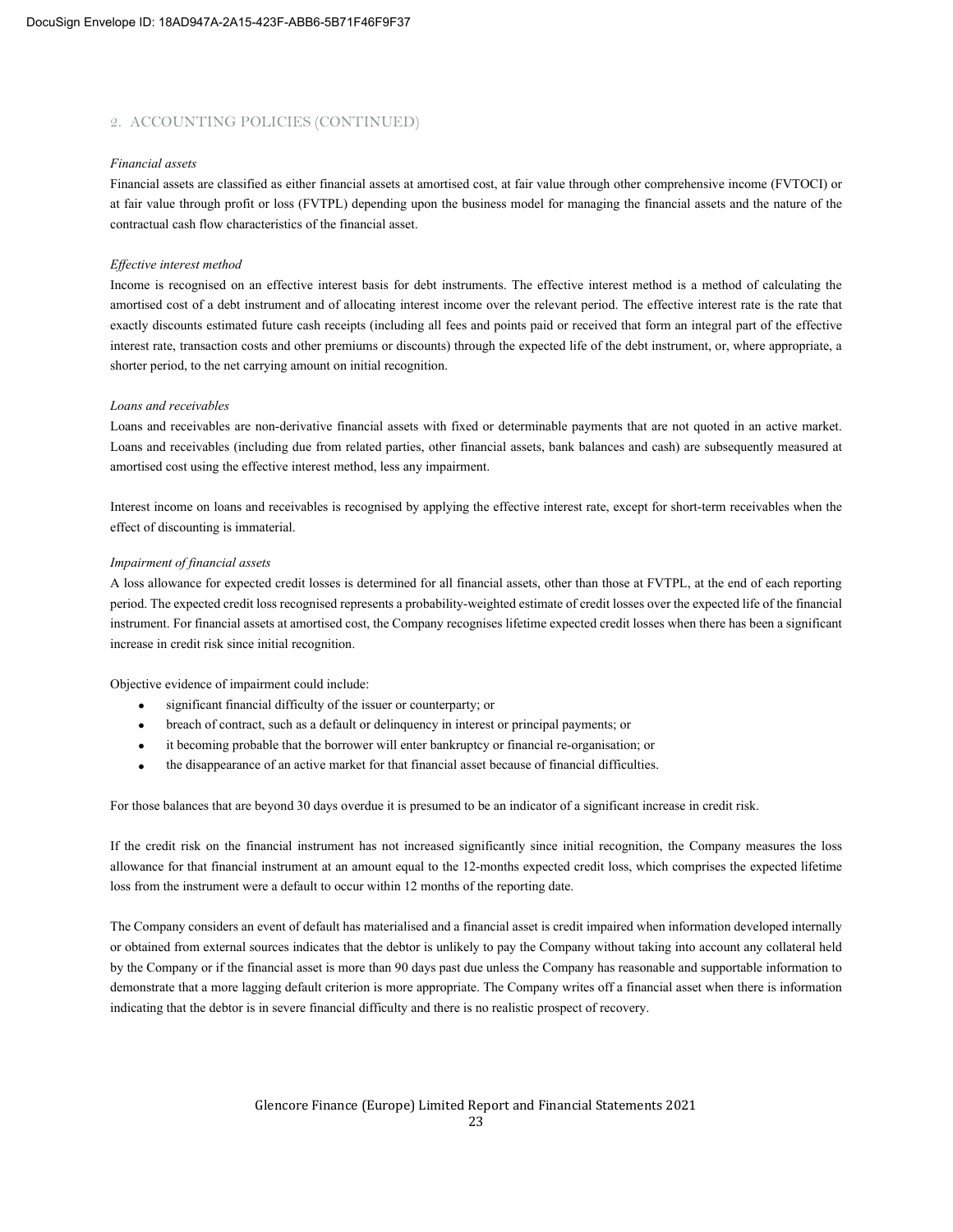#### *Impairment of financial assets (continued)*

For financial assets measured at amortised cost, if, in a subsequent period, the amount of the impairment loss decreases and the decrease can be related objectively to an event occurring after the impairment was recognised, the previously recognised impairment loss is reversed through the statement of income to the extent that the carrying amount at the date the impairment is reversed does not exceed what the amortised cost would have been had the impairment not been recognised.

#### *De-recognition of financial assets*

The Company derecognises a financial asset only when the contractual rights to the cash flows from the asset expire, or when it transfers the financial asset and substantially all the risks and rewards of ownership of the asset to another entity. If the Company neither transfers nor retains substantially all the risks and rewards of ownership and continues to control the transferred asset, the Company recognises its retained interest in the asset and an associated liability for amounts it may have to pay. If the Company retains substantially all the risks and rewards of ownership of a transferred financial asset, the Company continues to recognise the financial asset and also recognises a collateralised borrowing for the proceeds received. On de-recognition of a financial asset in its entirety, the difference between the asset's carrying amount and the sum of the consideration received and receivable and the cumulative gain or loss that had been recognised in other comprehensive income and accumulated in equity is recognised in the statement of income. On de-recognition of a financial asset other than in its entirety (e.g. when the Company retains an option to repurchase part of a transferred asset), the Company allocates the previous carrying amount of the financial asset between the part it continues to recognise under continuing involvement, and the part it no longer recognises on the basis of the relative fair values of those parts on the date of the transfer. The difference between the carrying amount allocated to the part that is no longer recognised and the sum of the consideration received for the part no longer recognised is recognised and any cumulative gain or loss allocated to it that had been recognised in other comprehensive income is recognised in the statement of income.

#### *Financial liabilities and equity instruments*

#### *Classification as debt or equity*

Debt and equity instruments issued by the Company are classified as either financial liabilities or as equity in accordance with the substance of the contractual arrangements and the definitions of a financial liability and an equity instrument.

#### *Financial liabilities*

Financial liabilities, other than derivatives, are initially recognised at fair value of consideration received net of transaction costs as appropriate and subsequently carried at amortised cost using the effective interest method. Derivatives are carried at FVTPL.

The effective interest method is a method of calculating the amortised cost of a financial liability and of allocating interest expense over the relevant period. The effective interest rate is the rate that exactly discounts estimated future cash payments (including all fees and points paid or received that form an integral part of the effective interest rate, transaction costs and other premiums or discounts) through the expected life of the financial liability, or (where appropriate) a shorter period, to the net carrying amount on initial recognition.

#### *Derivatives and hedging activities*

Derivative instruments are initially recognised at fair value when the Company becomes a party to the contractual provisions of the instrument and are subsequently remeasured to fair value at the end of each reporting period. Fair values are determined using quoted market prices, dealer price quotations or using models and other valuation techniques, the key inputs for which include current market and contractual prices for the underlying instrument, time to expiry, yield curves, volatility of the underlying instrument and counterparty risk. Derivatives qualifying and designated as hedges are either (i) a Fair Value Hedge of the change in fair value of a recognised asset or liability or (ii) a Cash Flow Hedge of the change in cash flows to be received or paid relating to a recognised asset or liability or a highly probable transaction.

At the inception of the hedge and on an ongoing basis, the Company documents whether the hedging instrument is effective in offsetting changes in fair values or cash flows of the hedged item attributable to the hedged risk, which is when the hedging relationship meets the qualifying hedge effectiveness requirements. The Company discontinues hedge accounting when the qualifying criteria for the hedged relationship is no longer met.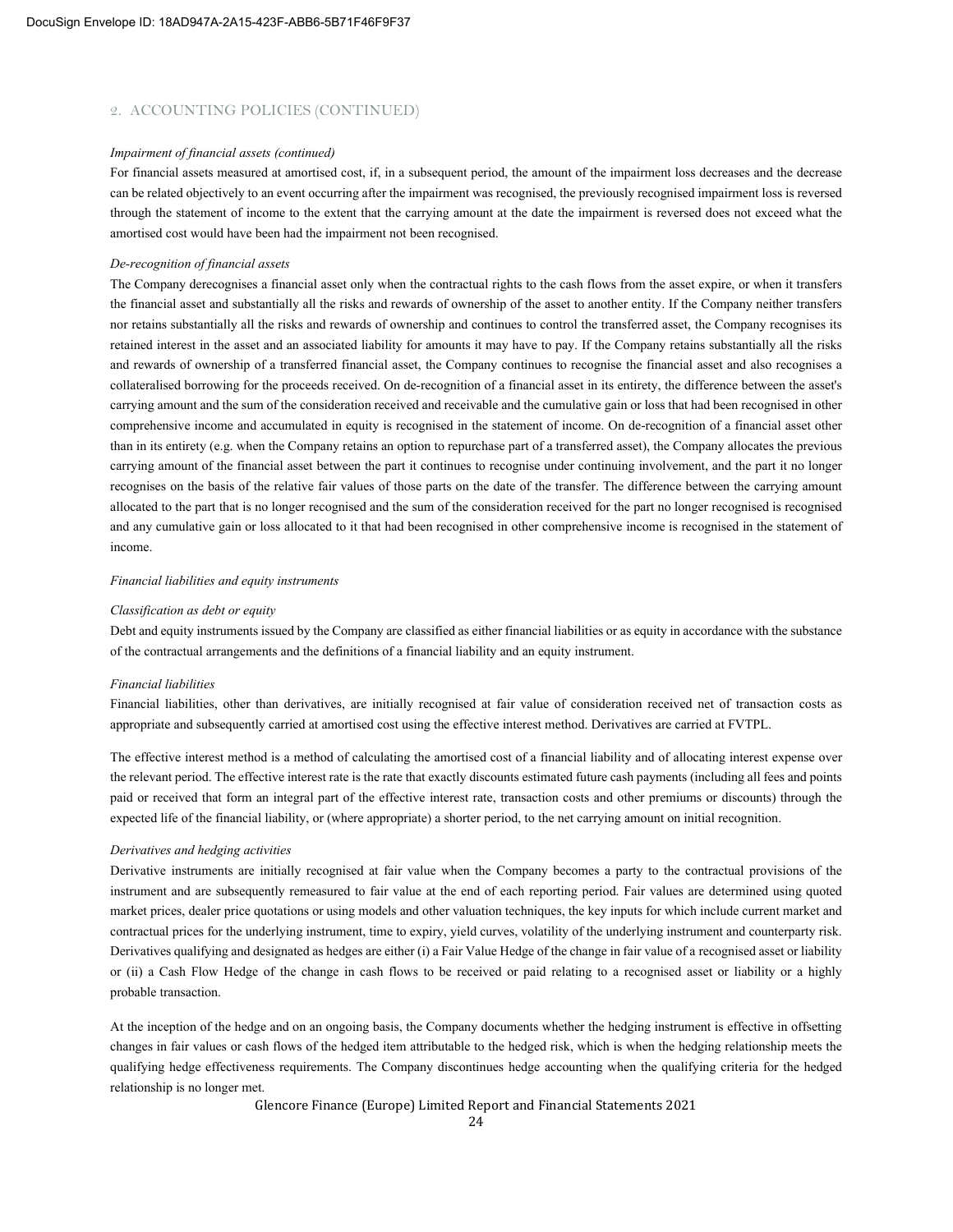#### *Derivatives and hedging activities (continued)*

A change in the fair value of derivatives designated as a Cash Flow Hedge is initially recognised as a cash flow hedge reserve in shareholders' equity. The deferred amount is then released to the statement of income in the same periods during which the hedged transaction affects the statement of income. Hedge ineffectiveness is recorded in the statement of income when it occurs.

When a hedging instrument expires or is sold, or when a hedge no longer meets the criteria for hedge accounting, any cumulative gain or loss existing in equity at that time remains in shareholders' equity and is recognised in the statement of income when the committed or forecast transaction is ultimately settled or extinguished. However, if a forecast or committed transaction is no longer expected to occur, the cumulative gain or loss that was recognised in equity is immediately transferred to the statement of income.

#### **Taxation**

The tax currently payable is based on taxable profit for the year. Taxable profit differs from net profit as reported in the statement of income because it excludes items of income or expense that are taxable or deductible in other years and it further excludes items that are never taxable or deductible. The Company's liability for current tax is calculated using tax rates that have been enacted or substantively enacted by the balance sheet date.

Deferred tax is the tax expected to be payable or recoverable on differences between the carrying amount of assets and liabilities in the financial statements and the corresponding tax bases used in the computation of taxable profit, and is accounted for using the balance sheet liability method. Deferred tax liabilities are generally recognised for all taxable temporary differences and deferred tax assets are recognised to the extent that it is probable that taxable profits will be available against which deductible temporary differences can be utilised.

#### 3.CRITICAL ACCOUNTING JUDGEMENTS OR KEY ESTIMATION UNCERTAINTIES

The preparation of financial statements requires management to make judgements, estimates and assumptions that affect the reported amounts of assets and liabilities as well as the disclosure of contingent liabilities at the date of the financial statements and the reported amounts of expenses and income during the reporting period.

At 31 December 2021 there were no critical accounting judgements made in the application of the Company's accounting policies.

#### 4. OPERATING EXPENSES

Operating expenses mainly include various professional and consulting fees along with the audit fee. The audit fee for the year is USD 124,000 (2020: USD 124,000).

#### **Employees**

The average monthly number of employees was nil (2020: nil).

## 5. DIRECTORS' REMUNERATION

None of the Directors received any fees or remuneration for their services as a director of the Company during the financial year (2020: USD nil) either from the Company or any other entity within the Glencore Group.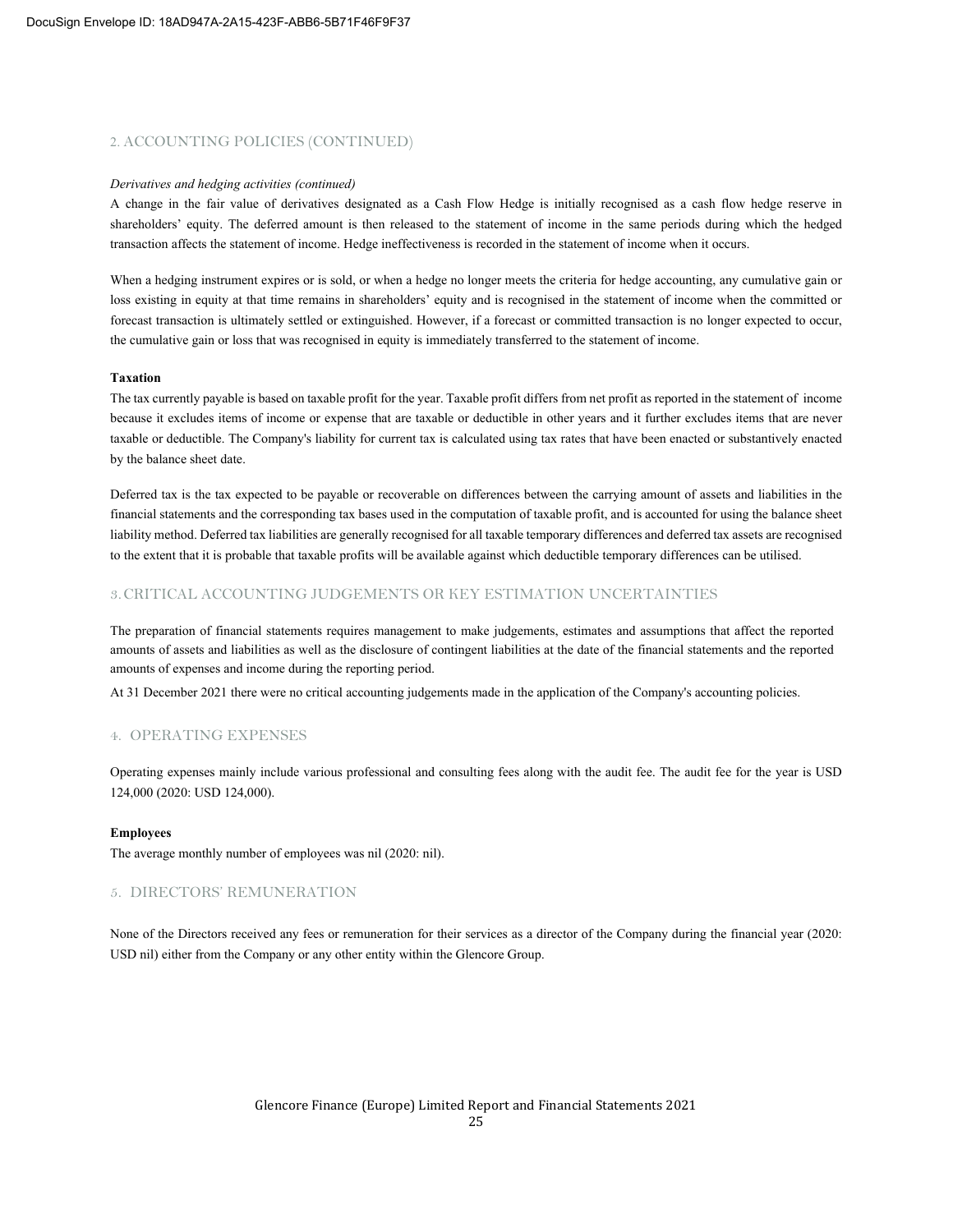#### 6. FINANCE INCOME

USD '000

|                                   | 2021    | 2020    |
|-----------------------------------|---------|---------|
| Interest income - related parties | 115 278 | 214 252 |
| Interest income - third parties   |         |         |
| Total                             | 115 280 | 214 329 |

## 7. FINANCE EXPENSES

USD '000

USD '000

|                                    | 2021      | 2020      |
|------------------------------------|-----------|-----------|
| Interest expense - related parties | (94924)   | (154715)  |
| Interest expense - third parties   | (216941)  | (279307)  |
| Expected credit reversal           | 4795      | 2 5 2 2   |
| Total                              | (307 070) | (431 500) |

## 8. DIVIDEND INCOME

| UUD UUU                                                                                      | 2021       | 2020 |
|----------------------------------------------------------------------------------------------|------------|------|
| Dividend received from Glencore Services (UK) Limited                                        | 9943583    |      |
| Dividend and distribution in specie received from Glencore International Investments Limited | 6 248 575  |      |
| Total dividend income                                                                        | 16 192 158 |      |

## 9. TAXATION

USD '000

#### ANALYSIS OF TAX CHARGE ON ORDINARY ACTIVITIES

Deferred tax assets and liabilities are measured at the tax rates that are expected to apply to the period when the temporary differences to which they relate unwind based on tax rates (and tax laws) that have been enacted or substantively enacted by the statement of financial position date.

Legislation was introduced in the Finance Bill 2021 and enacted by the statement of financial position date, to increase the main rate of corporation tax to 25%, from 1 April 2023. Deferred tax assets and liabilities are measured at the tax rates that are expected to apply to the period when the temporary differences to which they relate unwind based on tax rates (and tax laws) that have been enacted or substantively enacted by the statement of financial positions date.

|                                                                                    | 2021   | 2020    |
|------------------------------------------------------------------------------------|--------|---------|
| United Kingdom corporation tax at 19% (2020: 19%) based on the (loss) for the year |        |         |
| Foreign withholding tax paid                                                       | (9033) | (14682) |
| Total                                                                              | (9033) | (14682) |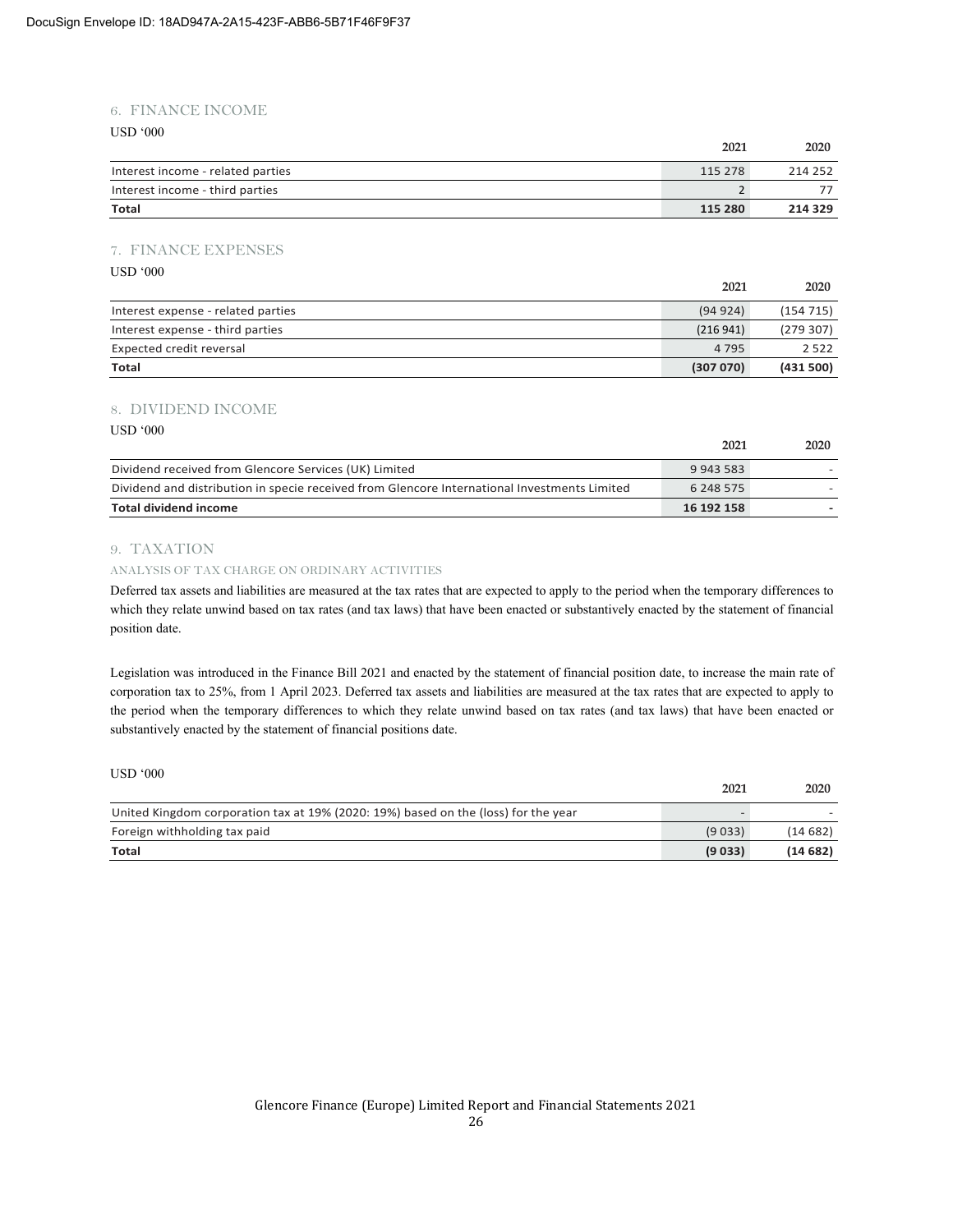## 9. TAXATION (CONTINUED)

FACTORS AFFECTING TAX CHARGE FOR THE CURRENT YEAR

The tax assessed for the year is higher (2020: higher) than that resulting from applying the standard rate of corporation tax in the UK of 19% (2020: 19%).

## TAX RATE RECONCILIATION

USD '000

|                                                                | 2021          | 2020      |
|----------------------------------------------------------------|---------------|-----------|
| Loss on ordinary activities before taxation                    | (3265290)     | (5441084) |
|                                                                |               |           |
| Tax at 19% thereon (2020: 19%)                                 | 620 405       | 1033806   |
| <b>Effects of:</b>                                             |               |           |
| Expenses not deductible                                        | (3666047)     | (981350)  |
| Income not taxable                                             | 3 0 7 6 5 1 0 |           |
| Interest restricted under Corporate Interest Restriction rules | (11018)       | (22360)   |
| Group relief surrendered for nil consideration                 | (19850)       | (20 008)  |
| Deferred tax on losses not recognised                          |               | (10088)   |
| Foreign withholding tax paid                                   | (9033)        | (14 682)  |
| Tax charge for the year                                        | (9033)        | (14682)   |

Deferred tax assets of USD 136 million (2020: USD 136 million) have not been recognised in respect of deductible temporary differences and tax losses because it is not probable that future taxable profits will be available against which the Company will be able to utilise the same.

## 10.LOANS TO RELATED PARTIES

| USD'000                            |           |               |
|------------------------------------|-----------|---------------|
|                                    | 2021      | 2020          |
| Non current loans to related party | 2 992 726 | 4 2 2 9 8 2 5 |
|                                    |           |               |
| Current loans to related parties   | 1058531   | 4 130 507     |

Non current loans to related party bear interest at a rate of libor plus 2% and are unsecured with a maturity date of 31 October 2027. Current loans to related parties bear interest at a rate of libor plus 1.9% and are unsecured with a maturity date of 31 October 2022. The related parties are wholly owned Glencore plc affiliates.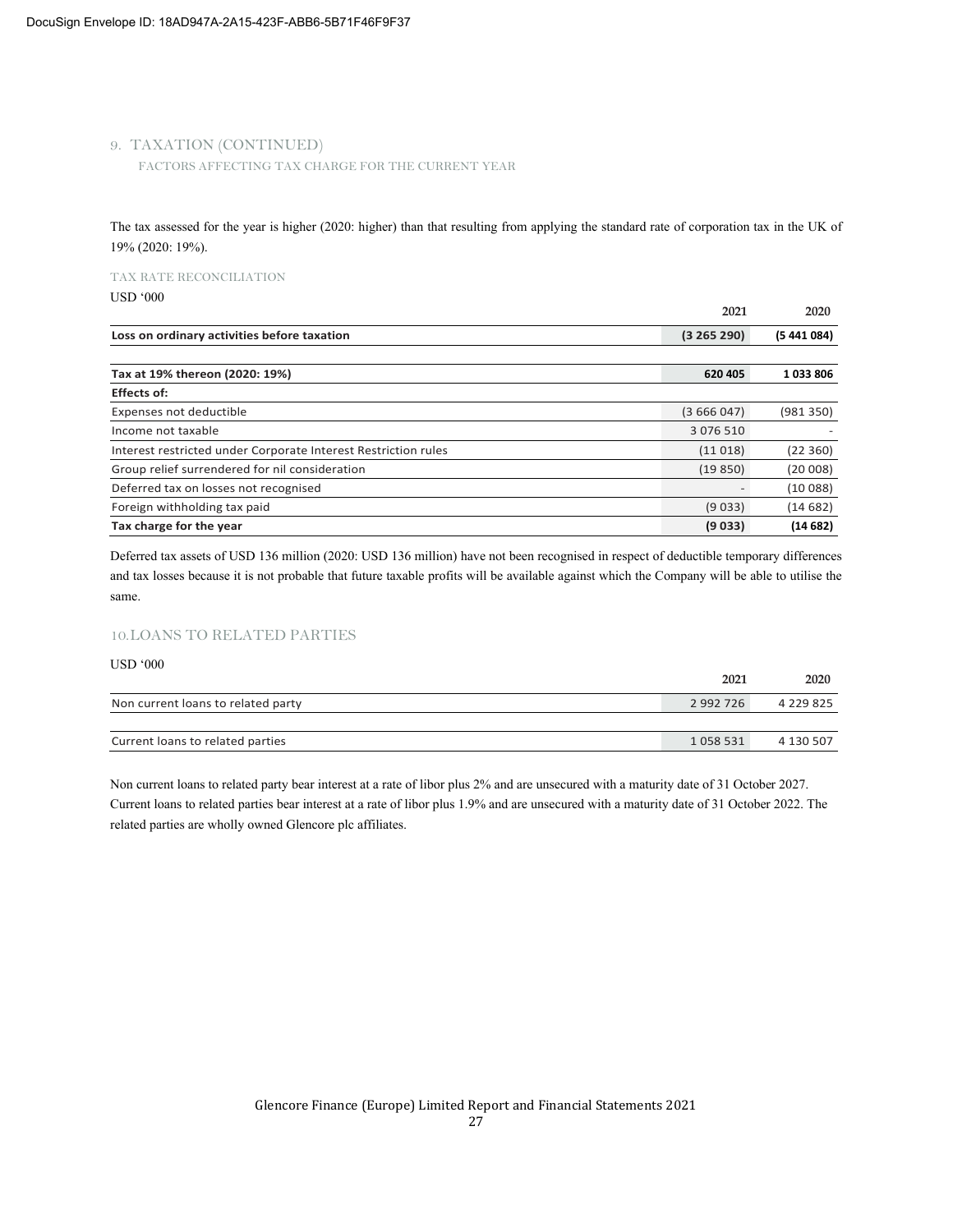## 11.INVESTMENT IN SUBSIDIARY COMPANIES

#### USD '000

| Company name                                              | Country of<br>incorporation | Ownership<br>interest | 2021         | 2020        |
|-----------------------------------------------------------|-----------------------------|-----------------------|--------------|-------------|
| <b>Glencore Capital Finance DAC</b>                       | Ireland                     | 100%                  | $\cdot^*$    | $\cdot$     |
|                                                           |                             |                       |              |             |
| Glencore Services (UK) Ltd - at cost                      | Great Britain               | 100%                  | 27 819 447   | 27 819 447  |
| Less: Accumulated impairments from prior periods          |                             |                       | (8265000)    | (3 100 000) |
| Less: Impairments in the current period                   |                             |                       | (19 294 984) | (5165000)   |
| Add: Incremental investment in subsidiary at cost         |                             |                       | 2668779      |             |
| Less Distribution in specie to related party              |                             |                       | (2928242)    |             |
| Total investment in Glencore Services (UK) Ltd            |                             |                       |              | 19 554 447  |
|                                                           |                             |                       |              |             |
| <b>Glencore International Investments Limited at cost</b> | Bermuda                     | 100%                  | 16 022 000   |             |
|                                                           |                             |                       |              |             |
| Total investment in subsidiary companies                  |                             |                       | 16 022 000   | 19 554 447  |

\*Less than USD 1,000

### **Investment in Glencore Services (UK) Ltd ("GSUK")**

During the 2021 financial year the Group undertook a reorganisation of the Company and its investment in GSUK. Resulting from certain of the steps in the reorganisation, an impairment of the Company's investment in GSUK of USD 19,295 million was recorded. On 21 December 2021 the Company subscribed for one ordinary share in the share capital of GSUK for USD 2,669 million, following which the Company made a distribution in specie to Glencore Group Corporation ("GGC"), the Company's immediate holding company, of 11,576,320,007 fully paid ordinary shares of GBP 0.0000001 each in the share capital of GSUK, representing 100 per cent of the share capital of the GSUK investment. The distribution in specie to GGC was made at an estimated fair value of USD 2,928 million.

At 31 December 2020, the Group's assessement noted a significant downturn in macroeconomic activities owing predominately to the impacts of Covid-19 on long-term coal and oil demand, as well as an internal reorganisation of the Group's business in South America which resulted in the Company recording an impairment of USD 5,165 million in 2020.

#### **Glencore International Investments Limited ("GIIL")**

As part of the Group reorganisation noted above, on 15 November 2021 the Company purchased 3,770,720,720 fully paid common shares at par value of USD 1 each and 9,775,013,483 fully paid common shares at par value USD 0.8931500189 each in the share capital of GIIL, representing 100 per cent of the share capital thereof. The Company purchased this investment from Glencore Finance (Dubai) Limited for an amount of USD 16,022 million.

No impairment indicators were identified at year end. The investment's recoverable value is not sensitive to material movements as a result of reasonably possible changes in underlying operating assumptions.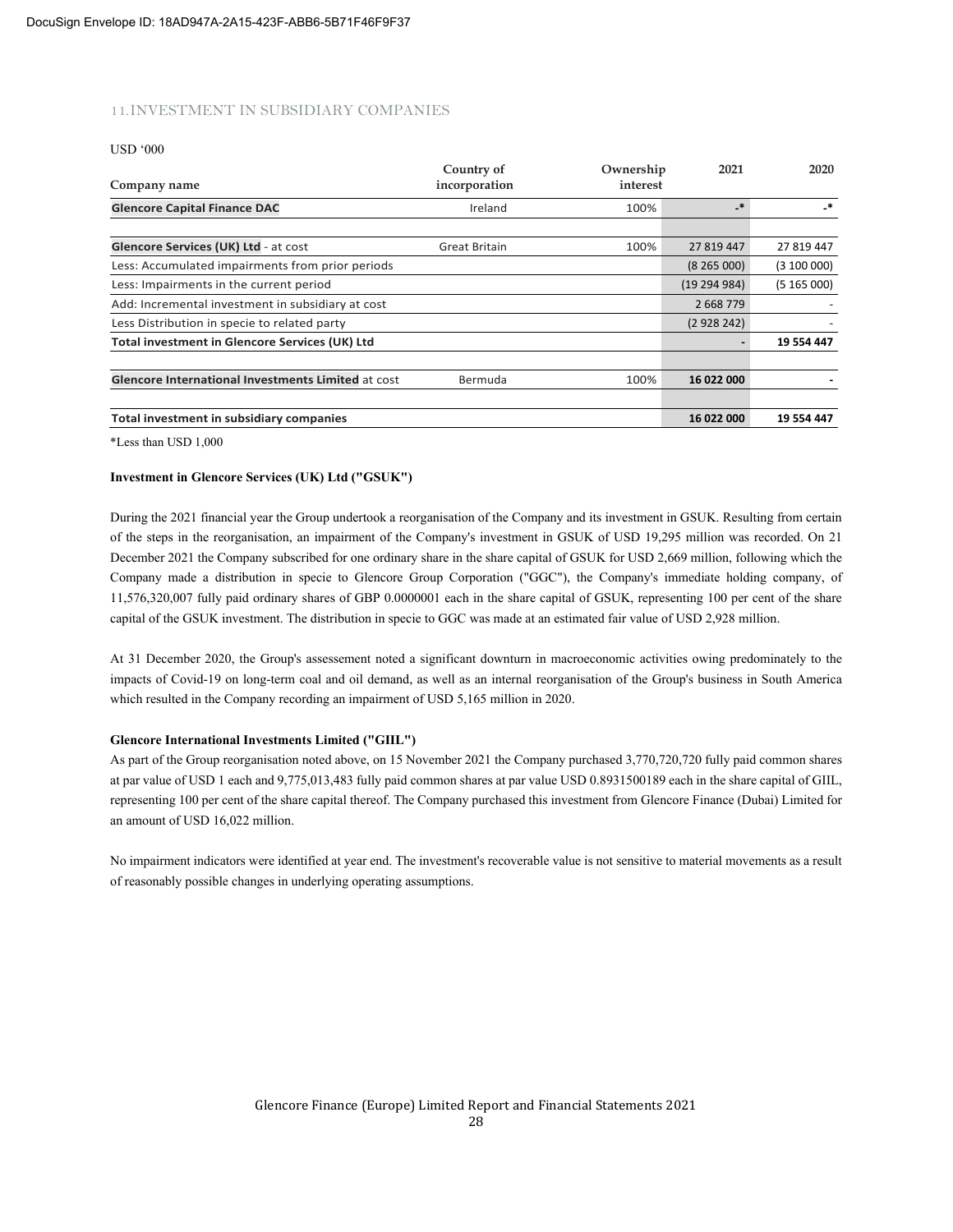## 12.OTHER DEBTORS

### USD '000

|                         | 2021                            | 2020 |
|-------------------------|---------------------------------|------|
| Indirect tax receivable | --<br>. .                       |      |
| Total                   | $\rightarrow$<br>$\prime\prime$ |      |

All amounts are due for repayment within one year.

## 13. DERIVATIVE FINANCIAL INSTRUMENTS

#### USD '000

|                                    | 2021    | 2020    |
|------------------------------------|---------|---------|
| Current derivative assets          | 109 032 | 225 134 |
| Non current derivative assets      | 47 800  | 617008  |
|                                    |         |         |
| Current derivative liabilities     | 40 3 25 |         |
| Non current derivative liabilities |         | 274     |

Included in the above are derivatives assets with related parties of USD 109 million (2020: USD 635 million) and derivatives liabilities with related parties of USD 40 million (2020: nil).

## 14.LOANS FROM RELATED PARTY

| USD'000                              | 2021    | 2020      |
|--------------------------------------|---------|-----------|
| Non current loans from related party |         | 5 004 264 |
|                                      |         |           |
| Current loans from related party     | 4874486 | 575915    |
|                                      |         |           |

As part of a reorganisation undertaken by the Group in 2021, the Company settled USD 4,972 million of interest bearing non-current loans from the related party.

At 31 December 2021, current loan from the related party is unsecured, interest free and payable on demand. At 31 December 2020, non current loans from the related party bore interest between libor plus 1.9% and libor plus 2% and were unsecured with maturities ranging from 2 to 7 years. The related party is a wholly owned Glencore plc affiliate.

## 15. OTHER CREDITORS

#### USD '000

|                                        | 2021    | 2020    |
|----------------------------------------|---------|---------|
| Capital market notes interest accruals | 88 840  | 124 569 |
| Collateral for derivative instruments  | 37 380  | 188 141 |
| Other payables and accruals            | 1835    | 1768    |
| Total                                  | 128 055 | 314 478 |

All amounts are due for repayment within one year.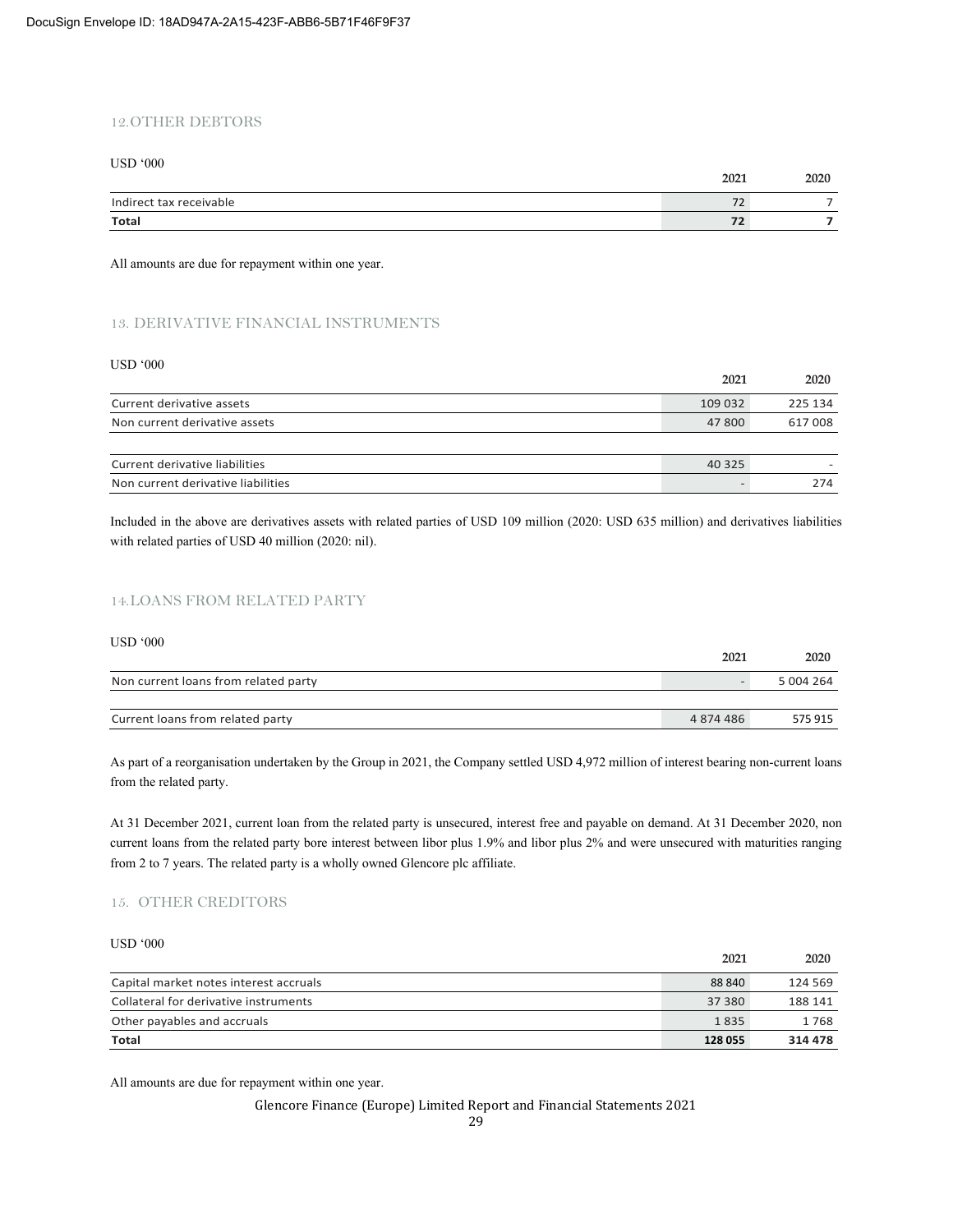## 16. BORROWINGS

| <b>USD Million</b>                                 | <b>Maturity</b> | 2021                         | 2020    |
|----------------------------------------------------|-----------------|------------------------------|---------|
| Euro 700 million 1.625% coupon bonds               | Jan.22          |                              | 857     |
| Euro 1000 million 1.875% coupon bonds              | Sep.23          | 1 1 0 1                      | 1 1 5 8 |
| Euro 400 million 3.700% coupon bonds               | Oct.23          | 456                          | 498     |
| Euro 600 million 0.625% coupon bonds               | Sep.24          | 682                          | 732     |
| Euro 750 million 1.750% coupon bonds               | Mar.25          | 861                          | 948     |
| Euro 500 million 3.750% coupon bonds               | Apr.26          | 572                          | 640     |
| Euro 500 million 1.500% coupon bonds               | Oct.26          | 566                          | 632     |
| <b>Eurobonds</b>                                   |                 | 4 2 3 8                      | 5465    |
| JPY 10 billion 1.075% coupon bonds                 | May.22          |                              | 97      |
| GBP 500 million 6.000% coupon bonds                | Apr.22          |                              | 675     |
| GBP 500 million 3.125% coupon bonds                | <b>Mar.26</b>   | 677                          | 724     |
| <b>Sterling bonds</b>                              |                 | 677                          | 1 3 9 9 |
| CHF 175 million 1.25% coupon bonds                 | Oct.24          | 194                          | 202     |
| CHF 250 million 0.35% coupon bonds                 | Sep.25          | 274                          | 283     |
| <b>Swiss Franc bonds</b>                           |                 | 468                          | 485     |
| US \$250 million 3m Libor plus 1.650% coupon bonds | May.22          |                              | 250     |
| <b>Total non-current bonds</b>                     |                 | 5383                         | 7696    |
|                                                    |                 |                              |         |
| GBP 500 million 6.000% coupon bonds                | Apr.22          | 674                          |         |
| JPY 10 billion 1.075% coupon bonds                 | May.22          | 87                           |         |
| US \$250 million 3m Libor plus 1.650% coupon bonds | May.22          | 250                          |         |
| CHF 250 million 2.250% coupon bonds                | May.21          |                              | 283     |
| Euro 600 million 2.750% coupon bonds               | Apr.21          |                              | 720     |
| <b>Total current bonds</b>                         |                 | 1011                         | 1 0 0 3 |
| Amounts falling due after more than 5 years        |                 | $\qquad \qquad \blacksquare$ | 1996    |

## 17. EQUITY

#### USD '000

| Share capital (issued, called up and fully paid)                 | 2021       | 2020       |
|------------------------------------------------------------------|------------|------------|
| 33 ordinary shares of Euro 1,000 each (2020: 32 ordinary shares) | 35         | 34         |
| 1 ordinary share of GBP 1 nominal                                |            |            |
| Share premium                                                    | 15 487 268 | 17 598 036 |

Dividend and distribution in specie to related parties from share premium account

|                                                     | 2021          | 2020 |
|-----------------------------------------------------|---------------|------|
| Glencore UK Limited                                 | 1851304       |      |
| Glencore Group Corporation – distribution in specie | 2928242       |      |
| Total dividends to related parties                  | 4 7 7 9 5 4 6 |      |